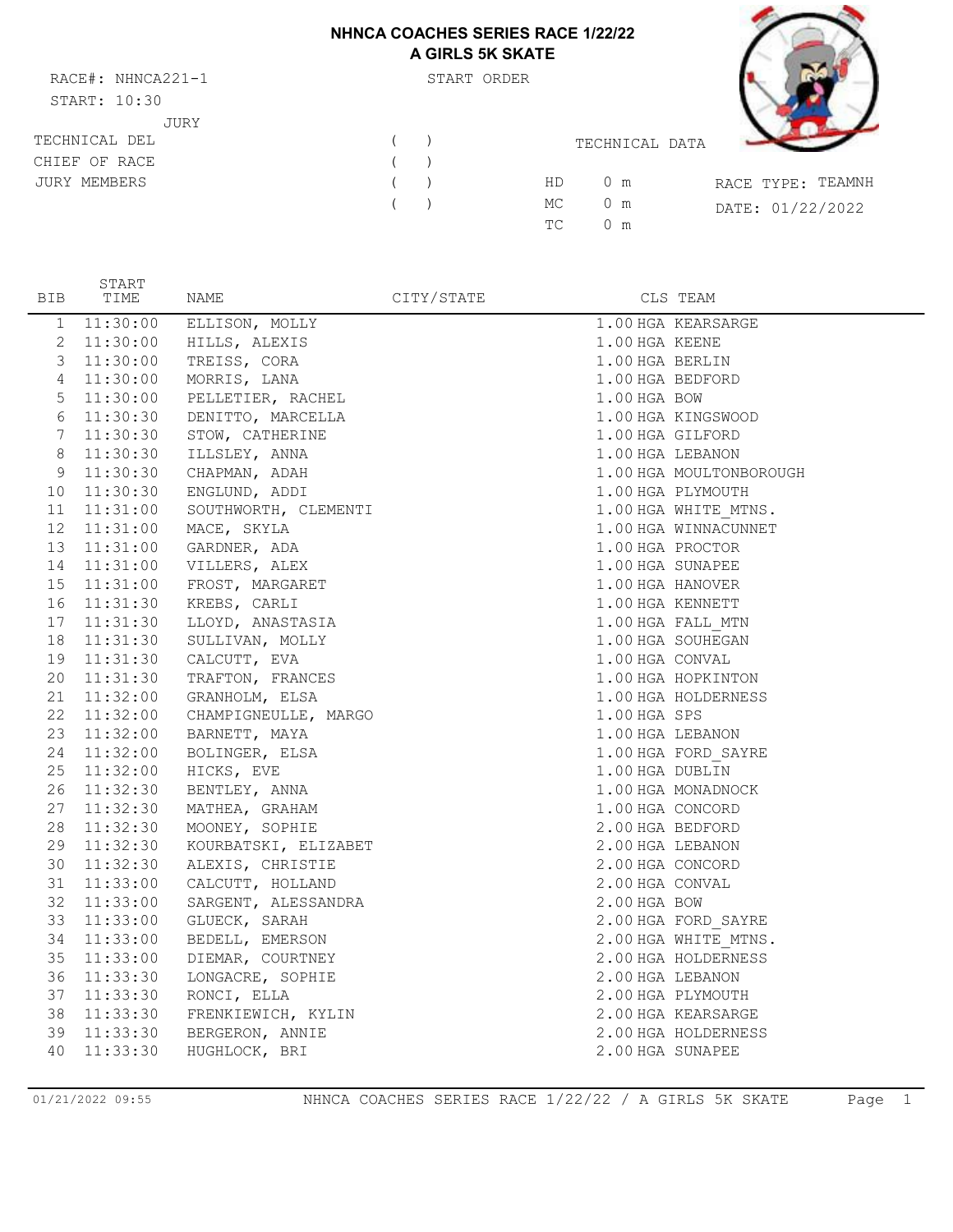| BIB | START<br>TIME         | NAME                             | CITY/STATE |                  | CLS TEAM                |
|-----|-----------------------|----------------------------------|------------|------------------|-------------------------|
| 41  |                       | 11:34:00 ROTHE, AVA              |            |                  | 2.00 HGA HOPKINTON      |
|     |                       | 42 11:34:00 SMITH, ASHLYNN       |            |                  | 2.00 HGA FALL MTN       |
| 43  |                       | 11:34:00 FULTON, AMANDA          |            |                  | 2.00 HGA SOUHEGAN       |
| 44  | 11:34:00 MAY, ELSA    |                                  |            |                  | 2.00 HGA HANOVER        |
| 45  |                       | 11:34:00 HICKS, LUNA             |            | 2.00 HGA DUBLIN  |                         |
| 46  |                       | 11:34:30 PERLEY, GRACE           |            | 2.00 HGA KENNETT |                         |
|     |                       | 47 11:34:30 RAVENCRAFT, SOPHIA   |            |                  | 2.00 HGA WINNACUNNET    |
| 48  |                       | 11:34:30 ECKHARDT, GEORGIA       |            | 2.00 HGA GILFORD |                         |
|     |                       | 49 11:34:30 BUTTERFIELD, FRANCES |            | 2.00 HGA PROCTOR |                         |
|     |                       | 50 11:34:30 BURKHARDT, KYLIE     |            |                  | 2.00 HGA MOULTONBOROUGH |
| 51  |                       | $11:35:00$ HOY, REAGAN           |            | 2.00 HGA KEENE   |                         |
| 52  |                       | 11:35:00 INES, LEAH              |            |                  | 3.00 HGA PLYMOUTH       |
| 53  |                       | 11:35:00 DEANGELIS, JOSIE        |            |                  | 3.00 HGA WHITE MTNS.    |
|     |                       | 54 11:35:00 MCCARTHY, MARY       |            | 3.00 HGA BOW     |                         |
| 55  |                       | 11:35:00 CASTELL, VERONICA       |            |                  | 3.00 HGA SOUHEGAN       |
| 56  |                       | $11:35:30$ BAGNATO, MIA          |            |                  | 3.00 HGA HANOVER        |
|     |                       | 57 11:35:30 CANNON, JADA         |            |                  | 3.00 HGA FALL MTN       |
| 58  | 11:35:30              | MOONEY, LILY                     |            | 3.00 HGA BEDFORD |                         |
|     |                       | 59 11:35:30 DONOVAN, REID        |            |                  | 3.00 HGA HOLDERNESS     |
|     |                       | 60 11:35:30 ROBIE, MOLLY         |            |                  | 3.00 HGA WINNACUNNET    |
| 61  |                       | 11:36:00 ANZALDI, JOCELYN        |            | 3.00 HGA KENNETT |                         |
| 62  |                       | 11:36:00 HOLOBOWICZ, LYLA        |            | 3.00 HGA SUNAPEE |                         |
|     |                       | 63 11:36:00 FRENKIEWICH, AYLA    |            |                  | 3.00 HGA KEARSARGE      |
|     | 64 11:36:00 HOY, ELLA |                                  |            | 3.00 HGA KEENE   |                         |
| 65  |                       | 11:36:00 BENNETT, HANNAH         |            |                  | 3.00 HGA HOPKINTON      |
| 66  |                       | 11:36:30 GENAKOS, VANESSA        |            | 3.00 HGA GILFORD |                         |
|     |                       | 67 11:36:30 ARVOLD, BRITTA       |            |                  | 3.00 HGA FORD SAYRE     |
| 68  |                       | 11:36:30 CRAIG, SEANIE           |            | 3.00 HGA DUBLIN  |                         |
|     |                       | 69 11:36:30 CHINN, ZOE           |            | 3.00 HGA LEBANON |                         |
| 70  | 11:36:30              | INGLIS, GWEN                     |            | 3.00 HGA CONVAL  |                         |
| 71  |                       | 11:37:00 GRACIE, MCHUGH          |            | 3.00 HGA CONCORD |                         |
| 72  |                       | 11:37:00 MCCHESNEY, BROOKE       |            | 3.00 HGA PROCTOR |                         |
| 73  |                       | 11:37:00 ELLIOTT, GRACE          |            |                  | 3.00 HGA MOULTONBOROUGH |
| 74  |                       | 11:37:00 MCKEEN, COURTNEY        |            | 4.00 HGA BOW     |                         |
| 75  | 11:37:00              | HANNON, HERON                    |            |                  | 4.00 HGA PLYMOUTH       |
| 76  | 11:37:30              | MLADEK, SOPHIA                   |            | 4.00 HGA LEBANON |                         |
| 77  | 11:37:30              | FOGARTY, ABIGAIL                 |            |                  | 4.00 HGA MOULTONBOROUGH |
| 78  | 11:37:30              | TALAYEE, RAHILA                  |            | 4.00 HGA DUBLIN  |                         |
| 79  | 11:37:30              | HARVEY, KATELYN                  |            |                  | 4.00 HGA KEARSARGE      |
| 80  | 11:37:30              | MURRAY, WYETHE                   |            |                  | 4.00 HGA FORD SAYRE     |
| 81  | 11:38:00              | BOURQUE, SOPHIE                  |            |                  | 4.00 HGA SUNAPEE        |
| 82  | 11:38:00              | TABER, KAYLA                     |            |                  | 4.00 HGA LEBANON        |
| 83  | 11:38:00              | LOPANSHANSKI, PIPER              |            |                  | 4.00 HGA KENNETT        |
| 84  | 11:38:00              | KELLY, PALEN                     |            |                  | 4.00 HGA WINNACUNNET    |
| 85  | 11:38:00              | CLARNER, ELIZABETH               |            |                  | 4.00 HGA HOPKINTON      |
| 86  | 11:38:30              | EASTMAN, SYDNEY                  |            |                  | 4.00 HGA GILFORD        |
| 87  | 11:38:30              | REMICK, ISABEL                   |            |                  | 4.00 HGA SOUHEGAN       |
| 88  | 11:38:30              | KATHERINE, MARTEL                |            |                  | 4.00 HGA CONCORD        |
| 89  | 11:38:30              | VIKSTROM, AVA                    |            |                  | 4.00 HGA BEDFORD        |
| 90  | 11:38:30              | DAVIS, KATHRYN                   |            |                  | 4.00 HGA HANOVER        |
| 91  | 11:39:00              | WOOSTER, BECKLEY                 |            | 4.00 HGA KEENE   |                         |
| 92  | 11:39:00              | SMITH, LEE                       |            | 5.00 HGA DUBLIN  |                         |
| 93  | 11:39:00              | GESSNER, ELLA                    |            |                  | 5.00 HGA LEBANON        |
| 94  | 11:39:00              | LABELLE, KYLIE                   |            |                  | 5.00 HGA KEARSARGE      |
|     |                       |                                  |            |                  |                         |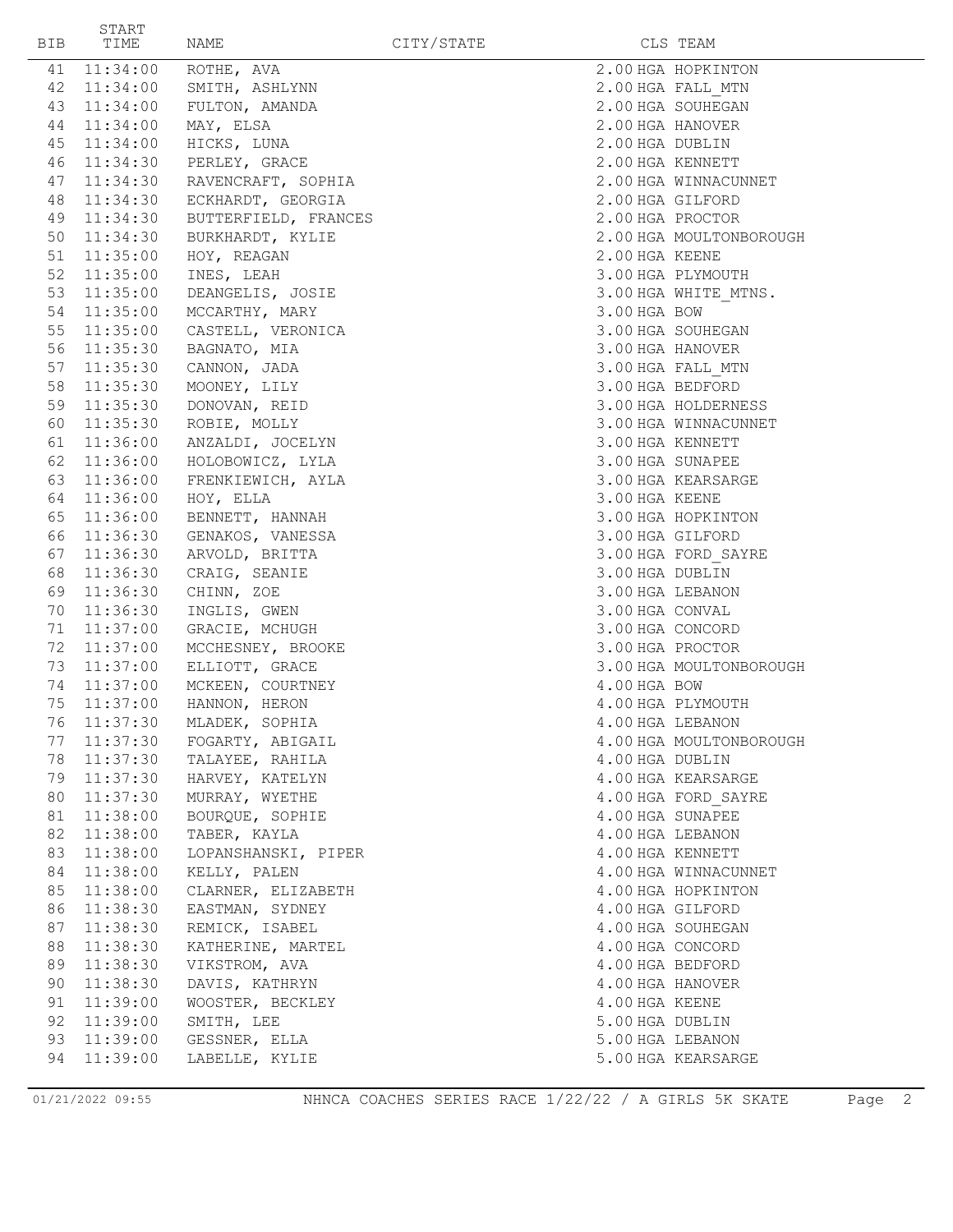| BIB | START<br>TIME | NAME                       | CITY/STATE |                | CLS TEAM                |
|-----|---------------|----------------------------|------------|----------------|-------------------------|
|     |               | 95 11:39:00 RIGHTMIRE, ANN |            |                | 5.00 HGA FORD SAYRE     |
|     | 96 11:39:30   | BETTERLEY, SAVANNAH        |            | 5.00 HGA BOW   |                         |
|     | 97 11:39:30   | COTRUPI, MARY              |            |                | 5.00 HGA MOULTONBOROUGH |
| 98  | 11:39:30      | GAGNE, AINSLEY             |            |                | 5.00 HGA BEDFORD        |
|     | 99 11:39:30   | ANGEVINE, SARAH            |            |                | 5.00 HGA HOLDERNESS     |
|     | 100 11:39:30  | LEGRO, MEGAN               |            |                | 5.00 HGA GILFORD        |
|     | 101 11:40:00  | MCFEE, MADELINE            |            |                | 5.00 HGA SOUHEGAN       |
|     | 102 11:40:00  | MELITA, BROOKE             |            |                | 5.00 HGA WINNACUNNET    |
|     | 103 11:40:00  | SAIDEL, AUDREY             |            |                | 5.00 HGA MAN. MEMORIAL  |
|     | 104 11:40:00  | ALKALAY, LEAH              |            |                | 5.00 HGA KENNETT        |
|     | 105 11:40:00  | FLEISCHMANN, SOPHIA        |            |                | 5.00 HGA INTERLAKES     |
|     | 106 11:40:30  | TREVINO, ADELAIDE          |            |                | 5.00 HGA SUNAPEE        |
|     | 107 11:40:30  | TRAFTON, ELIZABETH         |            |                | 5.00 HGA HOPKINTON      |
|     | 108 11:40:30  | BARTNICKI, LAUREN          |            |                | 5.00 HGA MAN. MEMORIAL  |
|     | 109 11:40:30  | DAVIS, HEIDI               |            |                | 5.00 HGA HANOVER        |
|     | 110 11:40:30  | DEAN, NATALIE              |            | 5.00 HGA KEENE |                         |
|     | 111 11:41:00  | PHOEBE, DATER-ROBERT       |            |                | 5.00 HGA CONCORD        |
|     | 112 11:41:00  | SUTHERLAND, REAGAN         |            |                | 5.00 HGA PLYMOUTH       |
|     | 113 11:41:00  | COLETTE, BROCHU            |            |                | 6.00 HGA CONCORD        |
|     | 114 11:41:00  | TONE, MAIZLEY              |            |                | 6.00 HGA HOLDERNESS     |
|     | 115 11:41:00  | ROOK, EVA                  |            | 6.00 HGA BOW   |                         |
|     | 116 11:41:30  | GLEESON, FINN              |            |                | 6.00 HGA FORD SAYRE     |
|     | 117 11:41:30  | HANSEN, LILY               |            | 6.00 HGA KEENE |                         |
|     | 118 11:41:30  | BORNHOLDT-COLLINS, L       |            |                | 6.00 HGA HANOVER        |
|     | 119 11:41:30  | METIVIER, MEGAN            |            |                | 6.00 HGA PLYMOUTH       |
|     | 120 11:41:30  | GRACE, BURTON              |            |                | 6.00 HGA MOULTONBOROUGH |
|     | 121 11:42:00  | GIBSON, KAYLA              |            |                | 6.00 HGA BEDFORD        |
|     | 122 11:42:00  | SAWYER, ALANA              |            |                | 6.00 HGA GILFORD        |
|     | 123 11:42:00  | BELTRAN, ALEXANDRA         |            |                | 6.00 HGA DUBLIN         |
|     | 124 11:42:00  | MEIER, JORDAN              |            |                | 6.00 HGA KENNETT        |
|     | 125 11:42:00  | NARDONE, CLARA             |            |                | 6.00 HGA WINNACUNNET    |
|     | 126 11:42:30  | LOCKE, CLARA               |            |                | 6.00 HGA HOPKINTON      |
|     | 127 11:42:30  | HERRING, KATHERINE         |            |                | 6.00 HGA LEBANON        |
| 128 | 11:42:30      | OLIVIA, LIPSON             |            |                | 7.00 HGA MOULTONBOROUGH |
| 129 | 11:42:30      | SUSCO, PAIGE               |            |                | 7.00 HGA LEBANON        |
|     |               | 130 11:42:30 COVE, LAURA   |            |                | 7.00 HGA INTERLAKES     |
|     | 131 11:43:00  | TOWNE, RACHEL              |            | 7.00 HGA BOW   |                         |
|     | 132 11:43:00  | KINSON, CORRINE            |            | 7.00 HGA KEENE |                         |
|     | 133 11:43:00  | MACLAURY, MEG              |            |                | 7.00 HGA FORD SAYRE     |
|     | 134 11:43:00  | TAGUPA, CHARLOTTE          |            |                | 7.00 HGA HANOVER        |
|     | 135 11:43:00  | TAYLOR, MARA               |            |                | 7.00 HGA KENNETT        |
|     | 136 11:43:30  | COAPLAND, ANNA             |            |                | 7.00 HGA GILFORD        |
|     | 137 11:43:30  | EATON, CARLY               |            |                | 7.00 HGA WINNACUNNET    |
| 138 | 11:43:30      | ZIMMERMANN, ELIZABET       |            |                | 7.00 HGA BEDFORD        |
|     | 139 11:43:30  | EMERSON, LUCKS             |            |                | 7.00 HGA DUBLIN         |
|     | 140 11:43:30  | FRANCES, LESSER            |            |                | 7.00 HGA CONCORD        |
|     | 141 11:44:00  | APRILLIANO, ANNA           |            |                | 7.00 HGA PLYMOUTH       |
|     | 142 11:44:00  | DAVIES, AUDREY             |            |                | 7.00 HGA HOPKINTON      |
| 143 | 11:44:00      | ARCAND, GRACIE             |            |                | 8.00 HGA INTERLAKES     |
|     | 144 11:44:00  | CHLOE, GUDAS               |            |                | 8.00 HGA CONCORD        |
| 145 | 11:44:00      | AFFLERBACH, ISABEL         |            |                | 8.00 HGA HOPKINTON      |
|     | 146 11:44:30  | SMITH, EMMA                |            |                | 8.00 HGA PLYMOUTH       |
| 147 | 11:44:30      | GOVE, MAYA                 |            |                | 8.00 HGA KENNETT        |
| 148 | 11:44:30      | ANDERSON, ROSE             |            | 8.00 HGA BOW   |                         |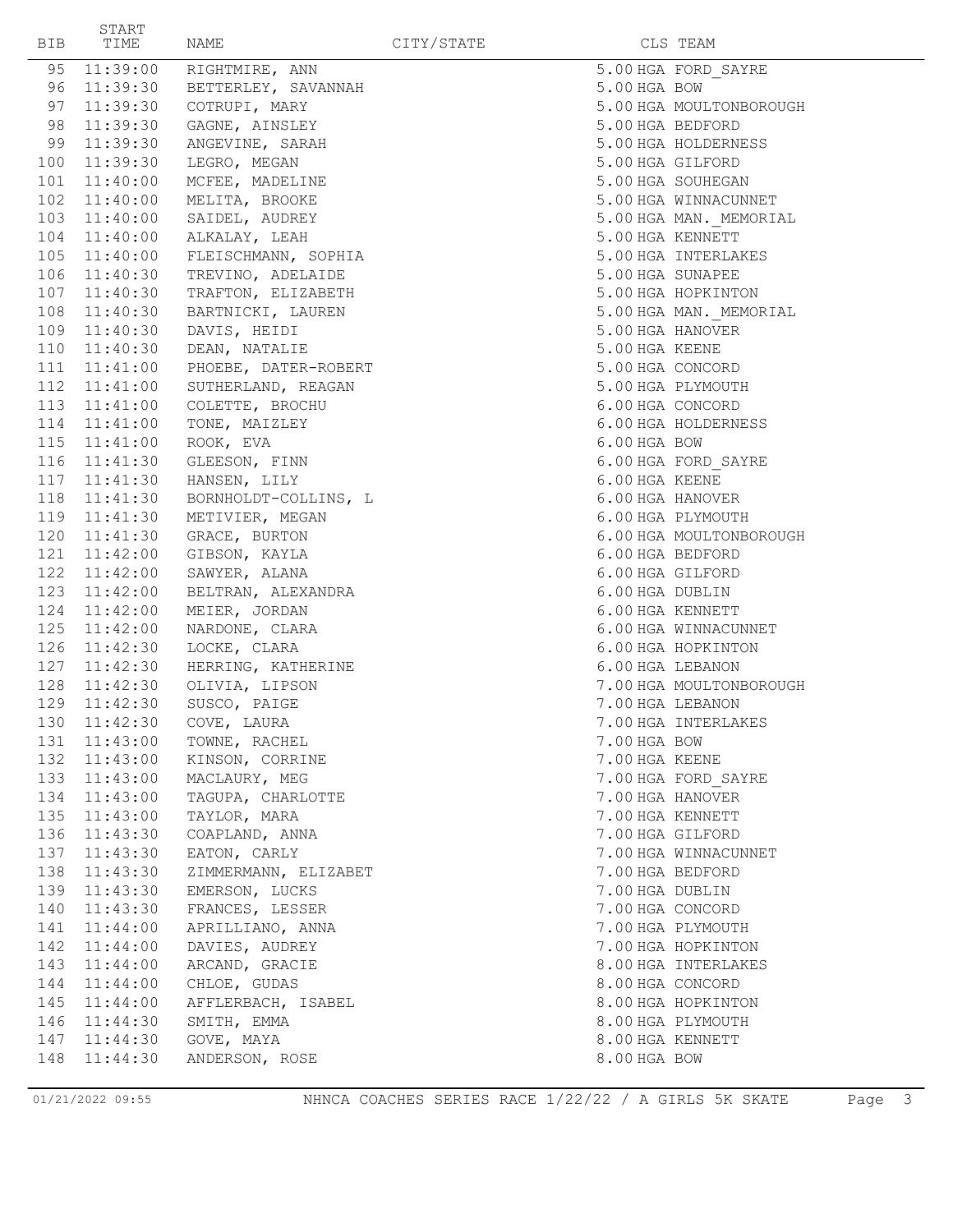|     | START<br>BIB TIME | NAME                              | CITY/STATE |                   | CLS TEAM                |
|-----|-------------------|-----------------------------------|------------|-------------------|-------------------------|
|     |                   | 149  11:44:30  DENON, NATALIE     |            | 8.00 HGA BEDFORD  |                         |
|     |                   | 150 11:44:30 VALENTINO, KATHERINE |            | 8.00 HGA HANOVER  |                         |
|     |                   |                                   |            | 8.00 HGA DUBLIN   |                         |
|     | 152 11:45:00      | CLARK, JUNE                       |            | 8.00 HGA HANOVER  |                         |
|     |                   |                                   |            | 8.00 HGA GILFORD  |                         |
|     |                   | 154 11:45:00 RAFFERTY, KAYLEE     |            |                   | 8.00 HGA WINNACUNNET    |
|     | 155 11:45:00      | LAVERTUE, MASON                   |            | 8.00 HGA KEENE    |                         |
|     | 156 11:45:30      | LESSARD, KATHERINE                |            | 9.00 HGA BOW      |                         |
|     |                   | 157  11:45:30  HEALEY, ANA        |            |                   | 9.00 HGA HANOVER        |
|     | 158 11:45:30      | BABYAK, EMERSON                   |            |                   | 9.00 HGA WINNACUNNET    |
|     |                   | 159  11:45:30  SHI, JESSICA       |            |                   | 9.00 HGA HOLDERNESS     |
|     |                   | 160 11:45:30 FITZGERALD, CAITLIN  |            | 9.00 HGA BEDFORD  |                         |
|     | 161 11:46:00      | KOSTICK, AUDREY                   |            | 9.00 HGA DUBLIN   |                         |
|     | 162 11:46:00      | GROVES, ZOE                       |            | 9.00 HGA KENNETT  |                         |
|     |                   | 163  11:46:00  WALSH, AMELIA      |            |                   | 9.00 HGA HOPKINTON      |
|     | 164 11:46:00      | AMBER, FERRIER                    |            | 9.00 HGA CONCORD  |                         |
|     | 165 11:46:00      | NARDONE, SOFIA                    |            |                   | 10.00 HGA WINNACUNNET   |
|     |                   | 166  11:46:30  ARMSTRONG, CEA     |            |                   | 10.00 HGA DERRYFIELD    |
|     |                   | 167 11:46:30 LILA, DOHERTY        |            | 10.00 HGA CONCORD |                         |
| 168 | 11:46:30          | MORRIS, KYLEIGH                   |            | 10.00 HGA BEDFORD |                         |
|     | 169 11:46:30      | KERWIN, ELEANOR                   |            |                   | 10.00 HGA DERRYFIELD    |
|     | 170 11:46:30      | BARTON, EEMAN                     |            |                   | 10.00 HGA MAN. CENTRAL  |
| 171 | 11:47:00          | DAPICE, FLORENCE                  |            |                   | 10.00 HGA HOPKINTON     |
|     |                   | 172 11:47:00 GOUNDREY, ADDIE      |            |                   | 10.00 HGA HOLDERNESS    |
|     |                   | 173  11:47:00  HERRON, MIRIAM     |            | 10.00 HGA HANOVER |                         |
|     | 174 11:47:00      | GUSTAFSON, LAILA                  |            |                   | 10.00 HGA MAN. MEMORIAL |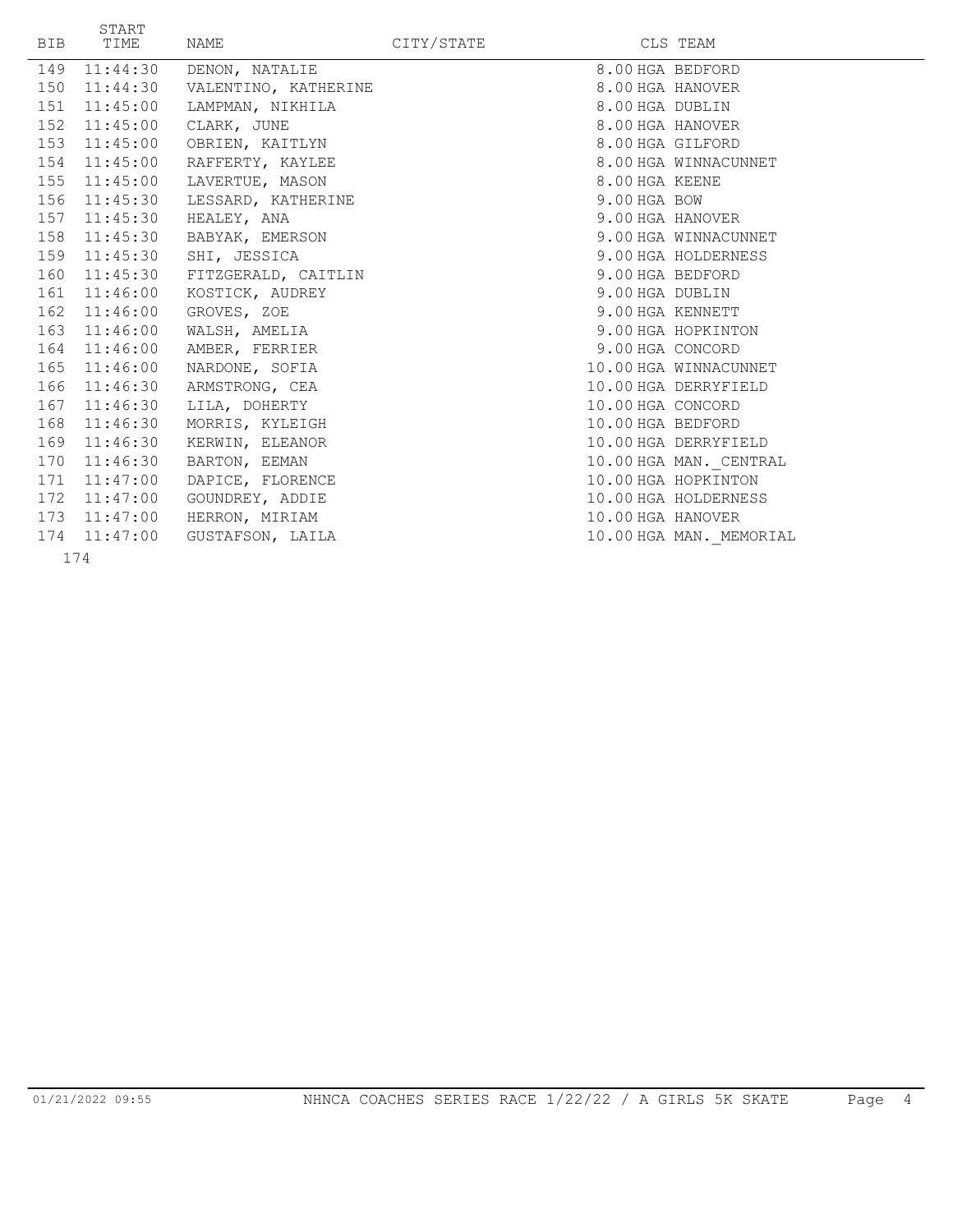## **NHNCA COACHES SERIES RACE 1/22/22 A BOYS 5K SKATE**

RACE#: NHNCA221-2 START ORDER START: 11:15 JURY TECHNICAL DE CHIEF OF RAC JURY MEMBERS



| JURY      |   |                     |                   |
|-----------|---|---------------------|-------------------|
| ΕL        | ( | TECHNICAL DATA      |                   |
| <b>CE</b> |   |                     |                   |
| .S        |   | HD<br>$0 \text{ m}$ | RACE TYPE: TEAMNH |
|           |   | MC<br>$0 \text{ m}$ | DATE: 01/22/2022  |
|           |   | TC<br>0 m           |                   |
|           |   |                     |                   |

| <b>BIB</b> | START<br>TIME | NAME                          | CITY/STATE |                  | CLS TEAM                |
|------------|---------------|-------------------------------|------------|------------------|-------------------------|
| 181        | 12:15:00      | TARACENA, FELIX               |            |                  | 1.00 HBA WINNACUNNET    |
| 182        | 12:15:00      | DAWSON, CHANCE                |            |                  | 1.00 HBA MOULTONBOROUGH |
| 183        | 12:15:00      | TYLER, WATT                   |            | 1.00 HBA CONCORD |                         |
| 184        | 12:15:00      | THEODORE, TUCKER              |            | 1.00 HBA BEDFORD |                         |
| 185        |               | 12:15:00 GILBERT-DIAMOND, ADA |            | 1.00 HBA HANOVER |                         |
| 186        |               | 12:15:30 PELLETIER, MICHAEL   |            | 1.00 HBA BOW     |                         |
| 187        | 12:15:30      | SCOTT, ELDON                  |            | 1.00 HBA SPS     |                         |
| 188        | 12:15:30      | HILLS, JONATHAN               |            | 1.00 HBA KEENE   |                         |
| 189        | 12:15:30      | LLOYD, GABRIEL                |            |                  | 1.00 HBA FALL MTN       |
| 190        |               | 12:15:30 MLADEK, DANIEL       |            | 1.00 HBA LEBANON |                         |
| 191        | 12:16:00      | SHIPMAN, SAM                  |            | 1.00 HBA LEBANON |                         |
| 192        |               | 12:16:00 CARNEY, OWEN         |            |                  | 1.00 HBA INTERLAKES     |
| 193        |               | 12:16:00 HOTCHKISS, ROBERT    |            |                  | 1.00 HBA KINGSWOOD      |
| 194        |               | 12:16:00 CLARNER, MATTHEW     |            |                  | 1.00 HBA HOPKINTON      |
| 195        | 12:16:00      | JEWELL, LOGAN                 |            | 1.00 HBA PROCTOR |                         |
| 196        | 12:16:30      | DOBSON, CHARLIE               |            |                  | 1.00 HBA HOLDERNESS     |
| 197        |               | 12:16:30 TOWNSEND, MITCHELL   |            | 1.00 HBA GILFORD |                         |
| 198        |               | 12:16:30 MACY, CLINTON        |            | 1.00 HBA DUBLIN  |                         |
| 199        | 12:16:30      | BAER, ELIAS                   |            |                  | 1.00 HBA KEARSARGE      |
| 200        |               | 12:16:30 RILEY, WILLIAM       |            | 1.00 HBA BELMONT |                         |
| 201        |               | 12:17:00 RING, NICHOLAS       |            |                  | 1.00 HBA PLYMOUTH       |
| 202        |               | 12:17:00 SOUTHWORTH, ROBERT   |            |                  | 1.00 HBA WHITE MTNS.    |
| 203        |               | 12:17:00 OEHLER, WILLIAM      |            |                  | 1.00 HBA SOUHEGAN       |
| 204        |               | 12:17:00 FREEDMAN, GABRIEL    |            | 1.00 HBA KENNETT |                         |
| 205        | 12:17:00      | DALTON, RUPERT                |            | 1.00 HBA SUNAPEE |                         |
| 206        |               | 12:17:30 MURRAY, SAM          |            |                  | 1.00 HBA FORD SAYRE     |
| 207        |               | 12:17:30 KLONEL, NATHAN       |            | 1.00 HBA CONVAL  |                         |
| 208        | 12:17:30      | POPE, AVERY                   |            | 2.00 HBA CONVAL  |                         |
| 209        |               | 12:17:30 WEALE, SAWYER        |            |                  | 2.00 HBA FORD SAYRE     |
| 210        |               | 12:17:30 BIESZCZAD, JOHN      |            | 2.00 HBA LEBANON |                         |
| 211        | 12:18:00      | DOLCINO, OLIVER               |            | 2.00 HBA BOW     |                         |
| 212        | 12:18:00      | WILBY, CAL                    |            | 2.00 HBA PROCTOR |                         |
| 213        | 12:18:00      | WILSON, OLIVER                |            | 2.00 HBA DUBLIN  |                         |
| 214        | 12:18:00      | RICHER, GARETH                |            |                  | 2.00 HBA KEARSARGE      |
| 215        | 12:18:00      | TROTTER, KARI                 |            | 2.00 HBA KEENE   |                         |
| 216        | 12:18:30      | EBNER, LEO                    |            |                  | 2.00 HBA PLYMOUTH       |
| 217        | 12:18:30      | JACOB, GURTNER                |            | 2.00 HBA CONCORD |                         |
| 218        | 12:18:30      | NORTHCOTT, DAVID              |            |                  | 2.00 HBA FALL MTN       |
| 219        | 12:18:30      | WALTON, ALONZO                |            | 2.00 HBA SPS     |                         |
| 220        | 12:18:30      | FULTON, ERIC                  |            |                  | 2.00 HBA SOUHEGAN       |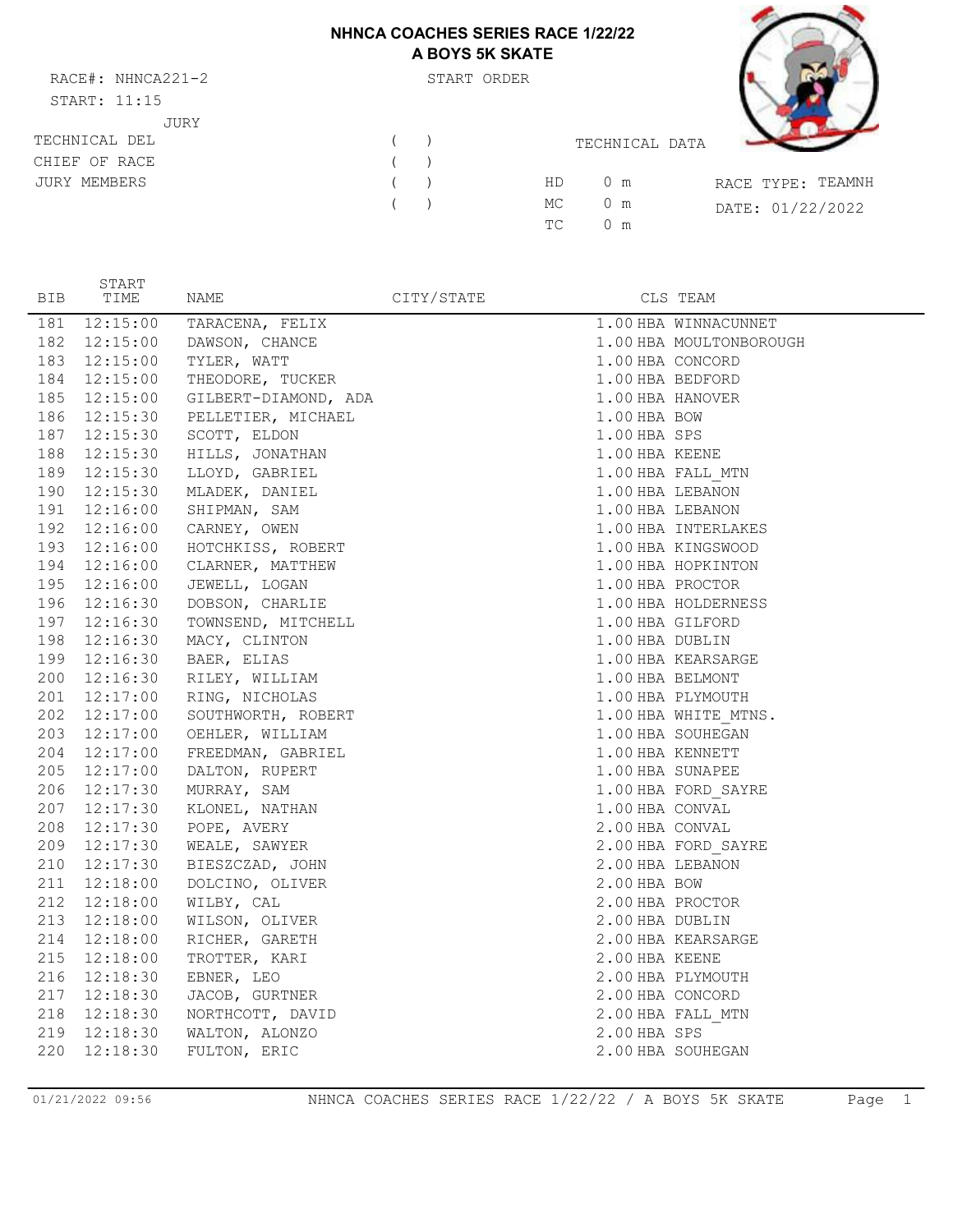| <b>BIB</b> | START                 |                                                                   | CITY/STATE |                 |                         |
|------------|-----------------------|-------------------------------------------------------------------|------------|-----------------|-------------------------|
|            | TIME                  | NAME                                                              |            |                 | CLS TEAM                |
| 221        |                       | 12:19:00 FISH, PATRICK                                            |            |                 | 2.00 HBA BEDFORD        |
|            |                       | 222 12:19:00 HOLMES, LUKE                                         |            |                 | 2.00 HBA HANOVER        |
| 223        |                       | $12:19:00$ PERCEY, ELI                                            |            |                 | 2.00 HBA WHITE MTNS.    |
|            |                       | 224 12:19:00 CARPENTER, MACK                                      |            |                 | 2.00 HBA KINGSWOOD      |
|            |                       | 225 12:19:00 BONDAZ, AIDEN                                        |            |                 | 2.00 HBA GILFORD        |
|            | 226 12:19:30          | SALVITTI, BRET                                                    |            |                 | 2.00 HBA SUNAPEE        |
|            |                       | 227 12:19:30 CHAPIN, WILLIAM                                      |            |                 | 2.00 HBA HOPKINTON      |
| 228        |                       | 12:19:30 CARL, SETH                                               |            |                 | 2.00 HBA LEBANON        |
|            |                       | 229 12:19:30 MAKO, DAKOTA                                         |            |                 | 2.00 HBA MOULTONBOROUGH |
|            | 230 12:19:30 ZOU, KEN |                                                                   |            |                 | 2.00 HBA WINNACUNNET    |
|            |                       | 231 12:20:00 KENERSON, JED                                        |            |                 | 3.00 HBA PROFILE        |
|            |                       | 232 12:20:00 MCNALLY, IAN                                         |            |                 | 3.00 HBA SUNAPEE        |
|            |                       | 233 12:20:00 FOX, KASEN                                           |            |                 | 3.00 HBA SOUHEGAN       |
|            |                       | 234 12:20:00 GANDINI, PATRICK                                     |            |                 | 3.00 HBA GILFORD        |
|            | 235 12:20:00          | WEIL-COOLEY, ABRAM                                                |            |                 | 3.00 HBA INTERLAKES     |
|            | 236 12:20:30          | WILSON, HARRISON                                                  |            |                 | 3.00 HBA HOPKINTON      |
|            |                       | 237 12:20:30 LARSON, ETHAN                                        |            |                 | 3.00 HBA MOULTONBOROUGH |
|            |                       | 238 12:20:30 BAGNATO, TAJ                                         |            |                 | 3.00 HBA HANOVER        |
|            |                       |                                                                   |            |                 | 3.00 HBA WINNACUNNET    |
|            |                       | 239 12:20:30 RONNER-BLAND, MAXWEL<br>240 12:20:30 FRAZIER, SAMUEL |            |                 | 3.00 HBA KINGSWOOD      |
|            | 241 12:21:00          | TOBIN, KIERAN                                                     |            |                 | 3.00 HBA WHITE MTNS.    |
|            |                       | 242 12:21:00 DOUGLAS, ZANDER                                      |            | 3.00 HBA SPS    |                         |
|            | 243 12:21:00          | SEBASTIAN, NICHOLS                                                |            |                 | 3.00 HBA CONCORD        |
|            |                       | 244 12:21:00 PUTNAM, WILL                                         |            | 3.00 HBA DUBLIN |                         |
|            |                       | 245 12:21:00 PHIPPS, SIMON                                        |            |                 | 3.00 HBA FORD SAYRE     |
|            |                       | 246 12:21:30 BOURNE, OTTO                                         |            |                 | 3.00 HBA LEBANON        |
|            |                       | 247 12:21:30 HOWELL, NATE                                         |            |                 | 3.00 HBA PROCTOR        |
| 248        | 12:21:30              | BLAGDEN, ANDREW                                                   |            |                 | 3.00 HBA KEARSARGE      |
|            | 249 12:21:30          | GOWDY, EDWARD                                                     |            |                 | 3.00 HBA FALL MTN       |
|            | 250 12:21:30          | MCGOVERN, SAMUEL                                                  |            |                 | 3.00 HBA BEDFORD        |
|            | 251 12:22:00          | MASON, PAUL                                                       |            |                 | 3.00 HBA PLYMOUTH       |
|            |                       | 252 12:22:00 CARLSON, DONOVAN                                     |            | 3.00 HBA KEENE  |                         |
|            |                       | 253 12:22:00 ACHMOODY, MICAH                                      |            |                 | 3.00 HBA LEBANON        |
|            |                       | 254 12:22:00 SMITH, CALEN                                         |            | 3.00 HBA BOW    |                         |
| 255        | 12:22:00              | VAN CITTERS, NICHOLA                                              |            |                 | 4.00 HBA HANOVER        |
|            |                       | 256 12:22:30 GERVEZ, NATHANIEL                                    |            |                 | 4.00 HBA PLYMOUTH       |
|            | 257 12:22:30          | MCDONOUGH, SAM                                                    |            |                 | 4.00 HBA BEDFORD        |
|            | 258 12:22:30          | MAY, SPENCER                                                      |            |                 | 4.00 HBA FORD SAYRE     |
|            |                       | 259 12:22:30 FORAN, JESSE                                         |            |                 | 4.00 HBA INTERLAKES     |
|            | 260 12:22:30          | SMITH, MAXIMILLIAN                                                |            |                 | 4.00 HBA MOULTONBOROUGH |
|            | 261 12:23:00          | DEZOTELL, CAMDEN                                                  |            |                 | 4.00 HBA KEARSARGE      |
|            | 262 12:23:00          | WALTON, JOHN                                                      |            | 4.00 HBA KEENE  |                         |
|            | 263 12:23:00          | HARRISON, ETHAN                                                   |            |                 | 4.00 HBA SOUHEGAN       |
|            | 264 12:23:00          | GARDNER, NOAH                                                     |            |                 | 4.00 HBA PROCTOR        |
|            | 265 12:23:00          | TETU, BENJAMIN                                                    |            |                 | 4.00 HBA FALL MTN       |
|            | 266 12:23:30          | JONES, CARSON                                                     |            |                 | 4.00 HBA LEBANON        |
|            | 267 12:23:30          | FROLING, BENJAMIN                                                 |            | 4.00 HBA DUBLIN |                         |
| 268        | 12:23:30              | PERCEY, JUDE                                                      |            |                 | 4.00 HBA WHITE MTNS.    |
|            | 269 12:23:30          | ELLIOTT, POLLARD                                                  |            |                 | 4.00 HBA CONCORD        |
|            | 270 12:23:30          | MILLER, OWEN                                                      |            | 4.00 HBA BOW    |                         |
|            | 271 12:24:00          | MOLLANO, CONRAD                                                   |            |                 | 4.00 HBA HOPKINTON      |
|            | 272 12:24:00          | FOREST, CARTER                                                    |            |                 | 4.00 HBA GILFORD        |
|            |                       | 273 12:24:00 CHINN, CONNER                                        |            |                 | 4.00 HBA LEBANON        |
| 274        | 12:24:00              | BELLINGTON, NIKO                                                  |            |                 | 4.00 HBA KINGSWOOD      |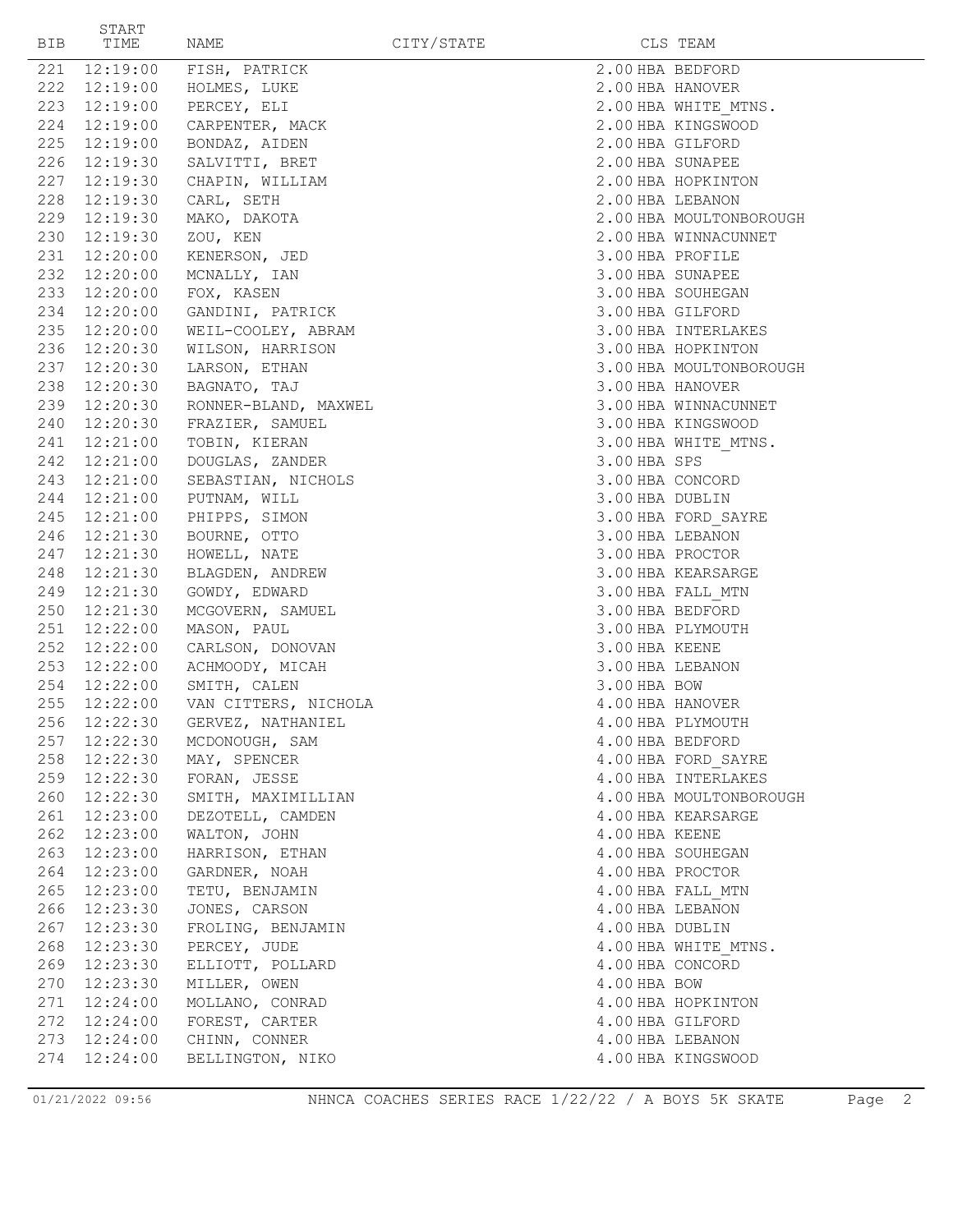| BIB | START<br>TIME                | NAME                            | CITY/STATE |                  | CLS TEAM               |
|-----|------------------------------|---------------------------------|------------|------------------|------------------------|
|     | 275 12:24:00                 | ROBIE, SAMUEL                   |            |                  | 4.00 HBA WINNACUNNET   |
|     | 276 12:24:30                 | TRUESDEL, JACKSON               |            | 5.00 HBA KEENE   |                        |
|     | 277 12:24:30                 | DEEGAN, AIDAN                   |            |                  | 5.00 HBA KEARSARGE     |
|     | 278 12:24:30                 | MELLISH, BENJI                  |            |                  | 5.00 HBA BEDFORD XC    |
|     | 279 12:24:30                 | ANDERSON, CYRIL                 |            |                  | 5.00 HBA MAN. CENTRAL  |
|     | 280 12:24:30                 | LAWS, TATUM                     |            | 5.00 HBA BOW     |                        |
|     | 281 12:25:00                 | BOARDMAN, CARSON                |            | 5.00 HBA LEBANON |                        |
|     | 282 12:25:00                 | CALANDRELLA, FRANCIS            |            | 5.00 HBA LEBANON |                        |
|     | 283 12:25:00                 | REMICK, PEYTON                  |            |                  | 5.00 HBA SOUHEGAN      |
|     | 284 12:25:00                 | MELLISH, JACKSON                |            |                  | 5.00 HBA BEDFORD XC    |
|     | 285 12:25:00                 | MCCANN, LACHLAN                 |            |                  | 5.00 HBA HANOVER       |
|     | 286 12:25:30                 | ZUCKERMAN, CALEB                |            |                  | 5.00 HBA FORD SAYRE    |
|     | 287 12:25:30                 | VERTER, NATHANIEL               |            | 5.00 HBA DUBLIN  |                        |
|     | 288 12:25:30                 | O'ROURKE, JOSEPH                |            |                  | 5.00 HBA HOPKINTON     |
|     | 289 12:25:30                 | MCDONOUGH, IAN                  |            | 5.00 HBA BEDFORD |                        |
|     | 290 12:25:30                 | ALLAIN, MADDOX                  |            |                  | 5.00 HBA PLYMOUTH      |
|     | 291 12:26:00                 | WENTWORTH, JUSTIN               |            |                  | 5.00 HBA WHITE MTNS.   |
|     | 292 12:26:00                 | COLE-JOHNSON, NIKO              |            | 5.00 HBA PROCTOR |                        |
|     | 293 12:26:00                 | DUFFY, CALVIN                   |            |                  | 5.00 HBA WINNACUNNET   |
|     | 294 12:26:00                 | ANTHONY, LOMBARDI               |            | 5.00 HBA CONCORD |                        |
|     | 295 12:26:00                 | FRITHSEN, BEN                   |            |                  | 5.00 HBA FALL MTN      |
|     | 296 12:26:30                 | KULCSAR, SCOTT                  |            | 5.00 HBA GILFORD |                        |
|     | 297 12:26:30                 | WALLACE, PAYTON                 |            | 6.00 HBA BEDFORD |                        |
|     | 298 12:26:30                 | ANDERSON, KARL                  |            | 6.00 HBA BOW     |                        |
|     | 299 12:26:30                 | ALLISON, JACOB                  |            | 6.00 HBA PROCTOR |                        |
|     | 300 12:26:30                 | PARKER, WILLIAM                 |            | 6.00 HBA HANOVER |                        |
|     | 301 12:27:00                 | ULRICSON, DECLAN                |            |                  | 6.00 HBA PLYMOUTH      |
|     | 302 12:27:00                 | WESTFALL, GAVIN                 |            |                  | 6.00 HBA WINNACUNNET   |
|     | 303 12:27:00                 | BRAHAN, ANDREW                  |            |                  | 6.00 HBA KEARSARGE     |
|     | 304 12:27:00                 | PINEGAR, HYRUM                  |            | 6.00 HBA KEENE   |                        |
|     | 305 12:27:00                 | DAVIS, OWEN                     |            |                  | 6.00 HBA MAN. MEMORIAL |
|     | 306 12:27:30<br>307 12:27:30 | GRABLEWSKI, ISAAC<br>TOMS, KOBE |            | 6.00 HBA PROFILE | 6.00 HBA MAN. CENTRAL  |
|     | 308 12:27:30                 |                                 |            |                  | 6.00 HBA FORD SAYRE    |
|     | 309 12:27:30                 | NOVOSAD, ISAAC<br>WHITE, XAN    |            | 6.00 HBA DUBLIN  |                        |
|     |                              | 310 12:27:30 HODGE, DANIEL      |            |                  | 6.00 HBA INTERLAKES    |
|     | 311 12:28:00                 | CASEY, AMES                     |            | 6.00 HBA CONCORD |                        |
|     | 312 12:28:00                 | MCCORMICK, GREG                 |            |                  | 6.00 HBA WHITE MTNS.   |
|     | 313 12:28:00                 | BASSETT, CAMERON                |            |                  | 6.00 HBA HOPKINTON     |
|     | 314 12:28:00                 | KINSON, CALEB                   |            |                  | 6.00 HBA FALL MTN      |
|     | 315 12:28:00                 | STOW, HENRY                     |            | 6.00 HBA GILFORD |                        |
|     | 316 12:28:30                 | BRANCHFLOWER, NOAH              |            |                  | 7.00 HBA FORD SAYRE    |
|     | 317 12:28:30                 | RICHTER, JOSEPH                 |            | 7.00 HBA HANOVER |                        |
|     | 318 12:28:30                 | WILKENING, ELI                  |            | 7.00 HBA BOW     |                        |
|     | 319 12:28:30                 | COOK, ELI                       |            |                  | 7.00 HBA HOLDERNESS    |
|     | 320 12:28:30                 | SMOKER, WILLIAM                 |            |                  | 7.00 HBA PLYMOUTH      |
|     | 321 12:29:00                 | TOWNSEND, ALDEN                 |            | 7.00 HBA GILFORD |                        |
|     | 322 12:29:00                 | HILL, CORMAC                    |            | 7.00 HBA KEENE   |                        |
|     | 323 12:29:00                 | ARZILLI, NATHAN                 |            |                  | 7.00 HBA MAN. CENTRAL  |
|     | 324 12:29:00                 | CHAPIN, MERRICK                 |            |                  | 7.00 HBA HOPKINTON     |
|     | 325 12:29:00                 | MARTIN, JAMES                   |            | 7.00 HBA DUBLIN  |                        |
|     | 326 12:29:30                 | RASBURY, AEDAN                  |            |                  | 7.00 HBA KEARSARGE     |
|     | 327 12:29:30                 | MOECKLIN, MARIUS                |            |                  | 7.00 HBA WINNACUNNET   |
|     | 328 12:29:30                 | LAWTON, WYATT                   |            | 7.00 HBA PROFILE |                        |
|     |                              |                                 |            |                  |                        |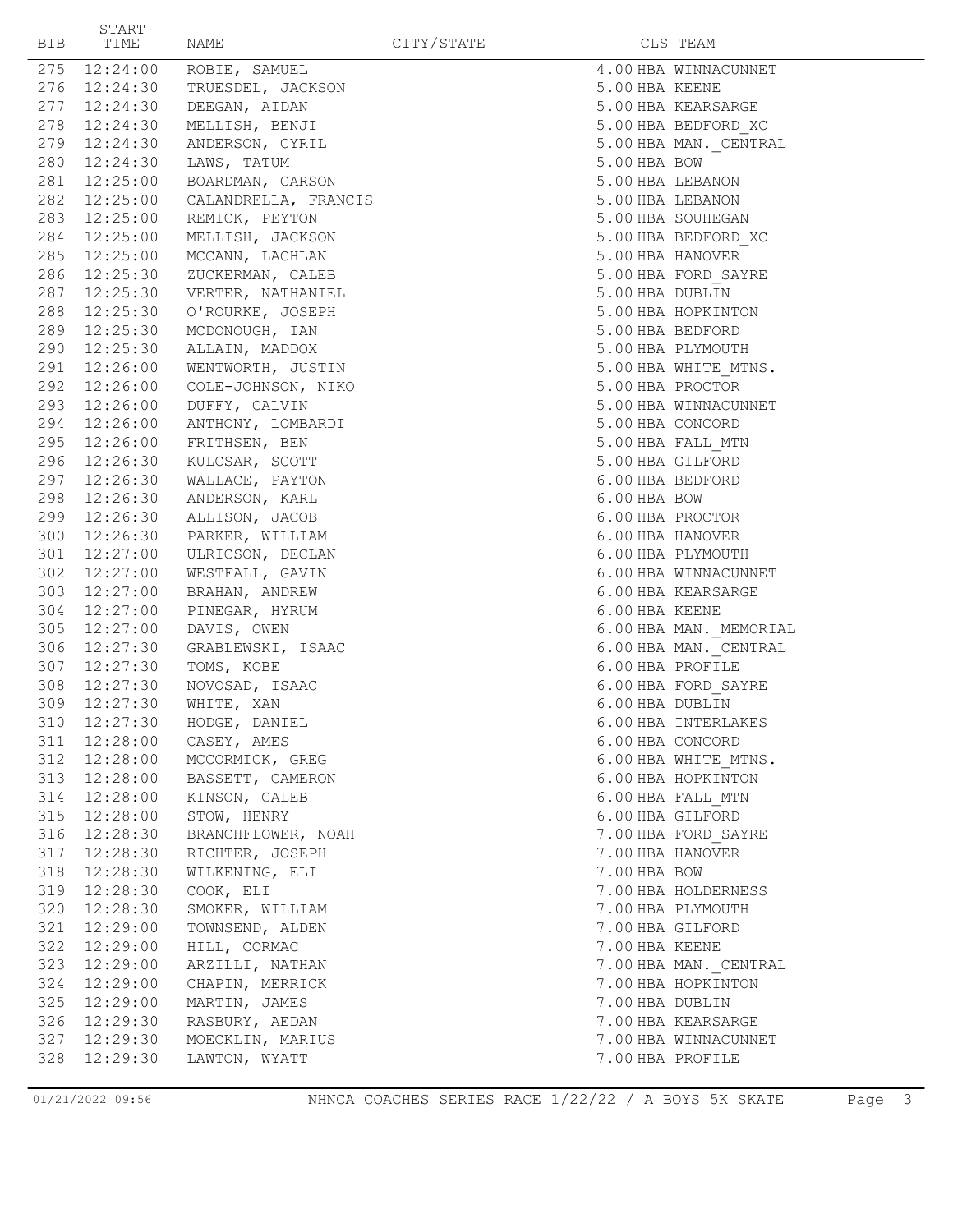| <b>BIB</b> | <b>START</b><br>TIME | NAME                 | CITY/STATE |                   | CLS TEAM              |
|------------|----------------------|----------------------|------------|-------------------|-----------------------|
| 329        | 12:29:30             | ROULEAU, ARMAND      |            |                   | 7.00 HBA BEDFORD      |
| 330        | 12:29:30             | GREEN, WILL          |            |                   | 7.00 HBA PROCTOR      |
| 331        | 12:30:00             | JACKSON, DUFFY       |            | 7.00 HBA CONCORD  |                       |
| 332        | 12:30:00             | MCMAHON, EAMONN      |            |                   | 8.00 HBA WINNACUNNET  |
| 333        | 12:30:00             | KEHAS, ALEXANDER     |            | 8.00 HBA BOW      |                       |
| 334        | 12:30:00             | KARLSSON, HAUKUR     |            | 8.00 HBA GILFORD  |                       |
| 335        | 12:30:00             | GANGWER, JADEN       |            | 8.00 HBA BEDFORD  |                       |
| 336        | 12:30:30             | THOMAS, TRIGVE       |            |                   | 8.00 HBA HOPKINTON    |
| 337        | 12:30:30             | CONNOR, ANDERSON     |            | 8.00 HBA CONCORD  |                       |
| 338        | 12:30:30             | WALSH, TREVOR        |            |                   | 8.00 HBA MAN. CENTRAL |
| 339        | 12:30:30             | DAVIS, ANDREW        |            |                   | 8.00 HBA FORD SAYRE   |
| 340        | 12:30:30             | MEEHAN, AARON        |            | 8.00 HBA KEENE    |                       |
| 341        | 12:31:00             | BEYER, AIDEN         |            | 8.00 HBA HANOVER  |                       |
| 342        | 12:31:00             | TUTHILL, CAMERON     |            | 9.00 HBA KEENE    |                       |
| 343        | 12:31:00             | NICHOLAS, HEWEY      |            | 9.00 HBA CONCORD  |                       |
| 344        | 12:31:00             | ZHU, TERRY           |            |                   | 9.00 HBA HOLDERNESS   |
| 345        | 12:31:00             | VALENTINO, ANDREW    |            | 9.00 HBA HANOVER  |                       |
| 346        | 12:31:30             | GREW, BRONSON        |            |                   | 9.00 HBA WINNACUNNET  |
| 347        | 12:31:30             | HANSEN, SETH         |            | 9.00 HBA BEDFORD  |                       |
| 348        | 12:31:30             | MONTEIRO-TAVARES, SE |            |                   | 9.00 HBA MAN. CENTRAL |
| 349        | 12:31:30             | LOFBLAD, IAN         |            | 9.00 HBA GILFORD  |                       |
| 350        | 12:31:30             | CHAPMAN, NED         |            |                   | 9.00 HBA HOPKINTON    |
| 351        | 12:32:00             | CALLAGHAN, RYAN      |            |                   | 9.00 HBA FORD SAYRE   |
| 352        | 12:32:00             | BARKER, THEODORE     |            | 9.00 HBA BOW      |                       |
| 353        | 12:32:00             | BLACKWELDER, CLARK   |            | 10.00 HBA GILFORD |                       |
| 354        | 12:32:00             | BLACK, DYLAN         |            | 10.00 HBA BEDFORD |                       |
| 355        | 12:32:00             | IAN, GOMEZ           |            | 10.00 HBA CONCORD |                       |
| 356        | 12:32:30             | SWEENEY, CALVIN      |            |                   | 10.00 HBA HOLDERNESS  |
| 357        | 12:32:30             | ROY, BEN             |            |                   | 10.00 HBA DERRYFIELD  |
| 358        | 12:32:30             | WELCH, OWEN          |            | 10.00 HBA HANOVER |                       |
| 359        | 12:32:30             | BREWER-LITTLE, DUGAN |            |                   | 10.00 HBA DERRYFIELD  |
| 360        | 12:32:30             | MACE, BENJAMIN       |            |                   | 10.00 HBA WINNACUNNET |
| 361        | 12:33:00             | SINGER, JONAS        |            |                   | 10.00 HBA HOPKINTON   |
|            | 181                  |                      |            |                   |                       |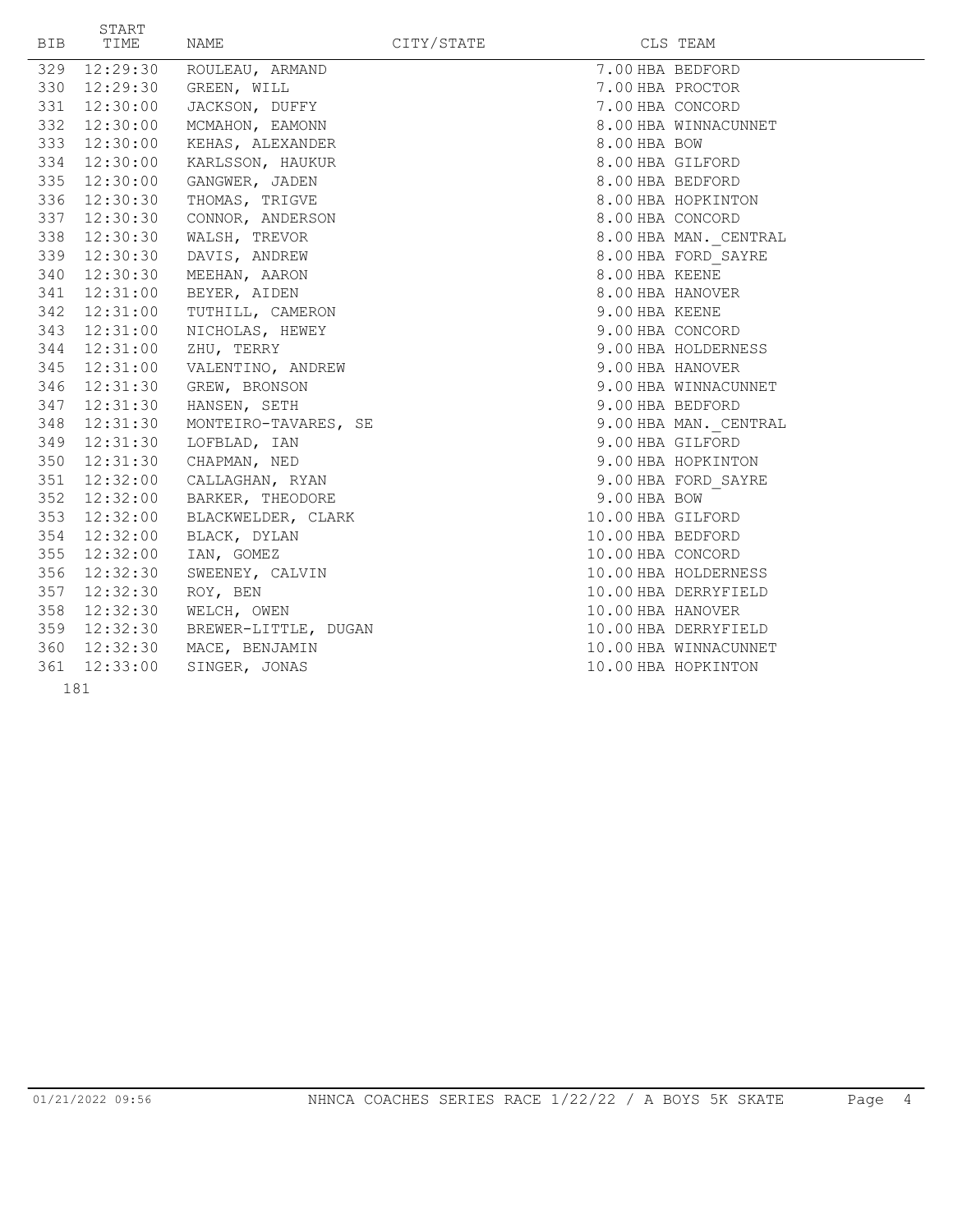## **NHNCA COACHES SERIES RACE 1/22/22 MS GIRLS AND BOYS 5K SKATE**

RACE#: NHNCA221-6 START ORDER START: 12:30 JURY TECHNICAL DEL CHIEF OF RACE JURY MEMBERS



| (<br>(  |    | TECHNICAL DATA |                  |
|---------|----|----------------|------------------|
| (       |    | HD 0 m         | RACE TYPE:       |
| $($ $)$ |    | MC 0 m         | DATE: 01/22/2022 |
|         | TC | 0 m            |                  |

| BIB | START<br>TIME | NAME                           | CITY/STATE |              | CLS TEAM                    |
|-----|---------------|--------------------------------|------------|--------------|-----------------------------|
|     | 541 13:00:00  | NORRIS, ANNEBELLE              |            |              | 1.00 MSG LEBANON MS         |
|     | 542 13:00:00  | AVERY, TESSA                   |            |              | 1.00 MSG AMHERST MS         |
|     | 543 13:00:00  | NICHOLS, GEORGIA               |            |              | 1.00 MSG KEARSARGE MS       |
|     | 544 13:00:00  | BURNELL, JENNA                 |            |              | 1.00 MSG KENNETT MS         |
|     | 545 13:00:00  | GERVEZ, CLAIRE                 |            |              | 1.00 MSG PLYMOUTH ES        |
|     | 546 13:00:30  | BOLDUC, RACHEL                 |            |              | 1.00 MSG WHITE MTNS. MS     |
|     | 547 13:00:30  | HANNA, ANNELIES                |            |              | 1.00 MSG FORD_SAYRE         |
|     | 548 13:00:30  | BENTLEY, SUMMER                |            |              | 1.00 MSG MONADNOCK          |
|     | 549 13:00:30  | BAILEY, ISABELLA               |            |              | 1.00 MSG KINGSWOOD          |
|     | 550 13:00:30  | HOLLAND, LILLIAN               |            |              | 1.00 MSG SHAKER ROAD SCHOOL |
|     | 551 13:01:00  | GUADAGNO, MARCELLA             |            |              | 1.00 MSG HOPKINTON MS       |
|     | 552 13:01:00  | LAROCHE, ANIKA                 |            |              | 1.00 MSG HOLDERNESS CLUB    |
|     | 553 13:01:00  | ENGLUND, ELLI                  |            |              | 1.00 MSG HOLDERNESS_CENTRAL |
|     | 554 13:01:00  | TILLEY, MARIA                  |            |              | 1.00 MSG GILFORD MS         |
|     | 555 13:01:00  | HANNA, OLLIE                   |            |              | 1.00 MSG LEBANON MS         |
|     | 556 13:01:30  | GASCOYNE, CERYS                |            |              | 1.00 MSG FALL MTN           |
|     | 557 13:01:30  | BURDETTE, MAHALIE              |            |              | 1.00 MSG RUNDLETT           |
|     | 558 13:01:30  | BRADEEN, NOLA                  |            |              | 2.00 MSG KENNETT_MS         |
|     |               | 559 13:01:30 ESHBAUGH, MALLORY |            |              | 2.00 MSG LEBANON MS         |
|     | 560 13:01:30  | ROSSO, EVIE                    |            |              | 2.00 MSG SHAKER_ROAD_SCHOOL |
|     | 561 13:02:00  | PERREARD, LEAH                 |            |              | 2.00 MSG FORD SAYRE         |
|     | 562 13:02:00  | RONCI, MADELINE                |            |              | 2.00 MSG HOLDERNESS_CENTRAL |
|     | 563 13:02:00  | TAYLOR, ZADIE                  |            |              | 2.00 MSG RUNDLETT           |
|     | 564 13:02:00  | WAKEFIELD, JOHANNA             |            |              | 2.00 MSG PLYMOUTH ES        |
|     | 565 13:02:00  | CRADDOCK, CAITLIN              |            | 2.00 MSG GNA |                             |
|     | 566 13:02:30  | JENKINS, ANELA                 |            |              | 2.00 MSG WHITE_MTNS._MS     |
|     | 567 13:02:30  | BLAGDEN, KATHERINE             |            |              | 2.00 MSG KEARSARGE MS       |
|     | 568 13:02:30  | CHAPIN, LIA                    |            |              | 2.00 MSG HOPKINTON MS       |
|     | 569 13:02:30  | LAROCHE, ELENA                 |            |              | 2.00 MSG HOLDERNESS CLUB    |
|     | 570 13:02:30  | GASCOYNE, EMMA                 |            |              | 2.00 MSG FALL MTN           |
| 571 | 13:03:00      | LARMIE, AUBREY                 |            |              | 2.00 MSG KINGSWOOD          |
|     | 572 13:03:00  | GASCOYNE, MAYA                 |            |              | 2.00 MSG AMHERST MS         |
|     | 573 13:03:00  | RANCOURT, HARPER               |            |              | 2.00 MSG LEBANON MS         |
|     | 574 13:03:00  | RICHARDSON, AVERY              |            |              | 3.00 MSG FALL MTN           |
| 575 | 13:03:00      | FAY, SHANNON                   |            |              | 3.00 MSG KENNETT MS         |
|     | 576 13:03:30  | MCHUGH, CLARA                  |            |              | 3.00 MSG RUNDLETT           |
|     | 577 13:03:30  | GALLAGHER, AMELIA              |            |              | 3.00 MSG LEBANON MS         |
|     | 578 13:03:30  | SAVLEY, HALEY                  |            |              | 3.00 MSG KINGSWOOD          |
|     |               | 579 13:03:30 LARRICK, MILLIE   |            |              | 3.00 MSG FORD_SAYRE         |
| 580 | 13:03:30      | GALVIN, GRACE                  |            |              | 3.00 MSG PLYMOUTH ES        |

01/21/2022 09:54 NHNCA COACHES SERIES RACE 1/22/22 / MS GIRLS AND BOYS 5K SKATE Page 1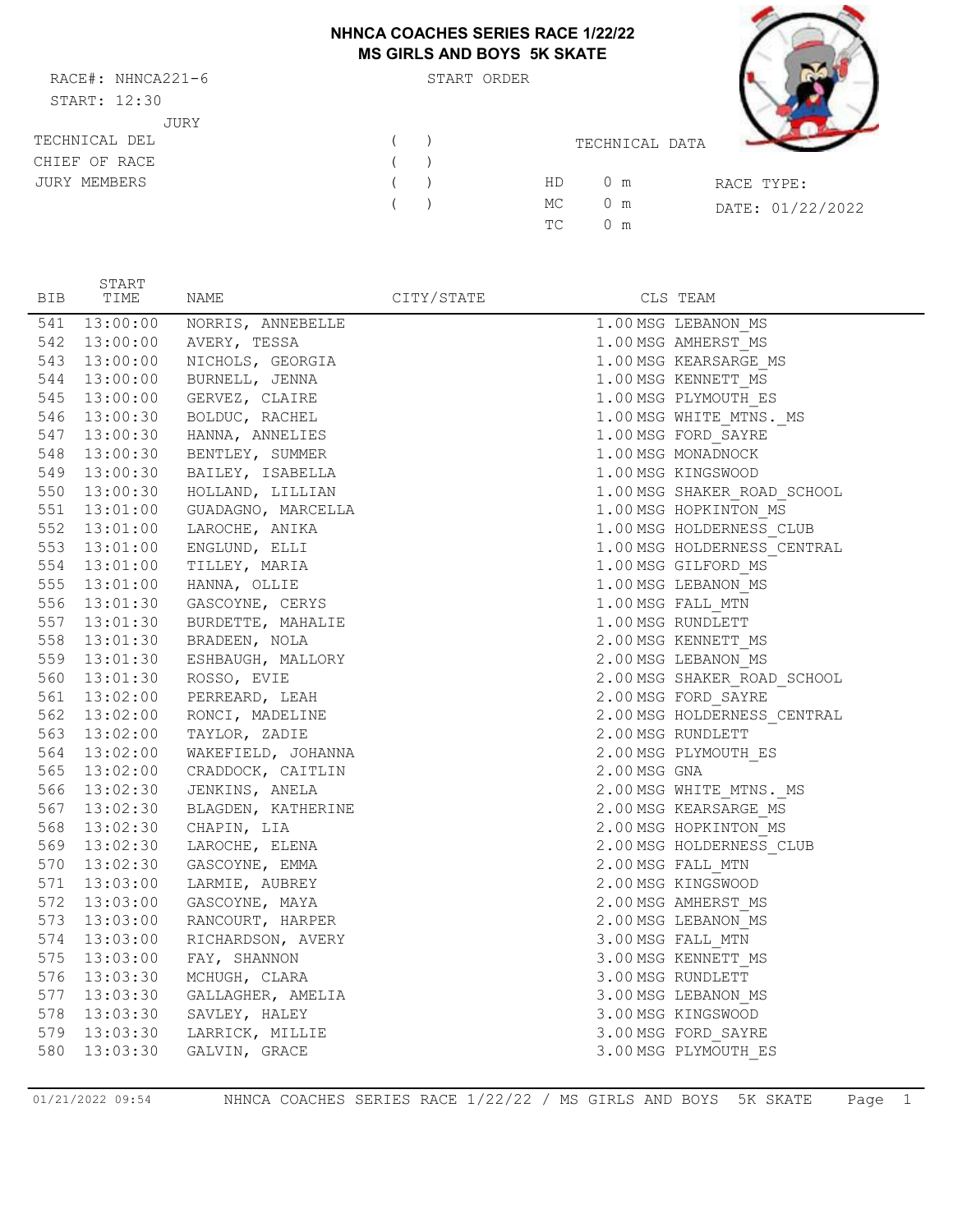| BIB | START<br>TIME | NAME                              | CITY/STATE |                    | CLS TEAM                     |
|-----|---------------|-----------------------------------|------------|--------------------|------------------------------|
|     |               | 581  13:04:00  STROUD, ADDISON    |            |                    | 3.00 MSG GILFORD MS          |
|     |               | 582 13:04:00 FARIA, JULIET        |            |                    | 3.00 MSG KEARSARGE MS        |
|     | 583 13:04:00  | CASEY, HANNAH                     |            |                    | 3.00 MSG HOLDERNESS CENTRAL  |
|     | 584 13:04:00  | DAPICE, BEA                       |            |                    | 3.00 MSG HOPKINTON MS        |
|     | 585 13:04:00  | WASKIEWICZ-DIXON, JA              |            |                    | 3.00 MSG WHITE MTNS. MS      |
|     | 586 13:04:30  | WARECKI, AMELIA                   |            |                    | 3.00 MSG AMHERST MS          |
|     | 587 13:04:30  | EGGLETON, LEIGH                   |            |                    | 4.00 MSG FORD SAYRE          |
|     | 588 13:04:30  | ALDRICH, EDEN                     |            |                    | 4.00 MSG LEBANON MS          |
|     | 589 13:04:30  | POOLE, ABBY                       |            |                    | 4.00 MSG RUNDLETT            |
|     | 590 13:04:30  | ELLIOT, SYLVIE                    |            |                    | 4.00 MSG HOLDERNESS CENTRAL  |
|     | 591 13:05:00  | O'BLENES, LILLIAN                 |            |                    | 4.00 MSG KINGSWOOD           |
|     |               | 592 13:05:00 FRENKIEWICH, AINSLEY |            |                    | 4.00 MSG KEARSARGE MS        |
|     | 593 13:05:00  | HERRINGTON, OLIVIA                |            |                    | 4.00 MSG FALL MTN            |
|     | 594 13:05:00  | CHEWNING, LENA                    |            |                    | 4.00 MSG LEBANON MS          |
|     | 595 13:05:00  | ECKHARDT, TESS                    |            |                    | 4.00 MSG GILFORD MS          |
|     | 596 13:05:30  | CHIPMAN, RYLEY                    |            |                    | 4.00 MSG SHAKER ROAD SCHOOL  |
|     | 597 13:05:30  | BOLDUC, MARGARETTE                |            |                    | 4.00 MSG WHITE MTNS. MS      |
|     | 598 13:05:30  | MAUGHAN, MARY                     |            |                    | 4.00 MSG HOPKINTON MS        |
|     | 599 13:05:30  | WAKEFIELD, EMELIA                 |            |                    | 4.00 MSG PLYMOUTH ES         |
|     | 600 13:05:30  | LAJOIE, NIA                       |            |                    | 4.00 MSG KENNETT MS          |
|     | 601 13:06:00  | CARLSON, MADDIE                   |            |                    | 4.00 MSG KEENE MS            |
|     | 602 13:06:00  | GRANT, ZOE                        |            | 4.00 MSG ILMS      |                              |
|     | 603 13:06:00  | GUERRIERE, ASHLEY                 |            |                    | 5.00 MSG FALL MTN            |
|     | 604 13:06:00  | LANE, AUTUMN                      |            |                    | 5.00 MSG PLYMOUTH ES         |
|     | 605 13:06:00  | CASEY, MABEL                      |            |                    | 5.00 MSG HOLDERNESS CENTRAL  |
|     | 606 13:06:30  | JACQUES, MAELLE                   |            |                    | 5.00 MSG KEARSARGE MS        |
|     | 607 13:06:30  | BARRETT, RYAN                     |            |                    | 5.00 MSG HOPKINTON MS        |
|     | 608 13:06:30  | LABOMBARD, ELIZABETH              |            |                    | 5.00 MSG RUNDLETT            |
|     | 609 13:06:30  | GOEDECKE, AUBREY                  |            |                    | 5.00 MSG BEDFORD XC          |
|     | 610 13:06:30  | DEEGAN, HALEY                     |            |                    | 6.00 MSG KEARSARGE MS        |
|     | 611 13:07:00  | HANNON, CORVA                     |            |                    | 6.00 MSG HOLDERNESS CENTRAL  |
|     | 612 13:07:00  | SON, ISABELLA                     |            |                    | 6.00 MSG PLYMOUTH ES         |
|     | 613 13:07:00  | LILY, CAMPBELL                    |            |                    | 6.00 MSG SHAKER ROAD SCHOOL  |
|     |               | 614 13:07:00 AFFLERBACH, ROSE     |            |                    | 6.00 MSG HOPKINTON MS        |
| 615 | 13:07:00      | KOMOREK, BELLA                    |            |                    | 6.00 MSG RUNDLETT            |
|     |               | 616  13:07:30  CARBONE, MAYA      |            |                    | 6.00 MSG FALL MTN            |
|     | 617 13:07:30  | HEDDON, EMILY                     |            |                    | 7.00 MSG FALL MTN            |
|     | 618 13:07:30  | HENRICHSEN, DAPHNE                |            |                    | 7.00 MSG KEARSARGE MS        |
|     | 619 13:07:30  | GUALTIERI, GIANNA                 |            |                    | 7.00 MSG RUNDLETT            |
|     | 620 13:07:30  | LANE, MADDIE                      |            |                    | 7.00 MSG HOPKINTON MS        |
|     | 621 13:08:00  | MENTH, ALIVIA                     |            |                    | 7.00 MSG PLYMOUTH ES         |
|     | 622 13:08:00  | DUFFY, MADISON                    |            |                    | 8.00 MSG RUNDLETT            |
|     | 623 13:08:00  | BABILONIA, ANDREA                 |            |                    | 8.00 MSG PLYMOUTH ES         |
|     | 624 13:08:00  | CLAY, SKYLAR                      |            |                    | 8.00 MSG HOPKINTON MS        |
|     | 625 13:08:00  | SPRAGUE, ELLIS                    |            |                    | 8.00 MSG KEARSARGE MS        |
|     | 626 13:08:30  | VIERZEN, CATHERINE                |            |                    | 9.00 MSG KEARSARGE MS        |
|     | 627 13:08:30  | THOMPSON, ELIZABETH               |            |                    | 9.00 MSG RUNDLETT            |
|     | 628 13:08:30  | BROOKS, CLARA                     |            |                    | 9.00 MSG HOPKINTON MS        |
|     | 629 13:08:30  | WOLFE, RAEGAN                     |            |                    | 10.00 MSG RUNDLETT           |
|     | 630 13:08:30  | STREETER, BRYNNA                  |            |                    | 10.00 MSG DERRYFIELD         |
|     | 631 13:09:00  | MITCHELL, GEORGIA                 |            |                    | 10.00 MSG HOLDERNESS CENTRAL |
|     | 632 13:09:00  | FINNEGAN, KAELAN                  |            |                    | 10.00 MSG KEARSARGE MS       |
|     | 633 13:09:00  | STEINBERG, ROWAN                  |            |                    | 11.00 MSG RUNDLETT           |
| 634 | 13:09:00      | CLENDENNING, AUDREY               |            | 12.00 MSG RUNDLETT |                              |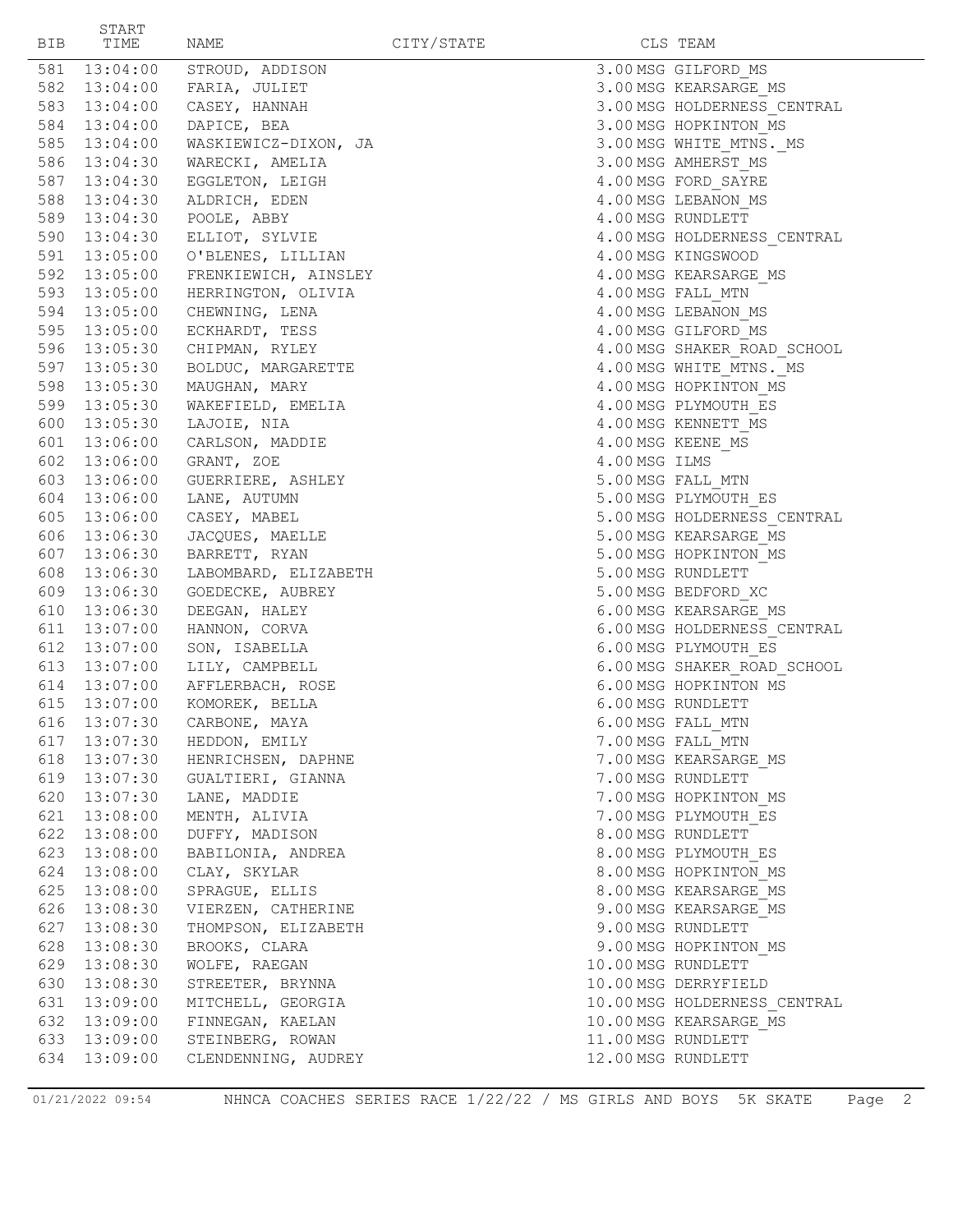| BIB | START<br>TIME | NAME                                                       | CITY/STATE   | CLS TEAM                                         |
|-----|---------------|------------------------------------------------------------|--------------|--------------------------------------------------|
|     |               |                                                            |              |                                                  |
| 635 |               | 13:09:00 MESSENGER, BEATRICE                               |              | 13.00 MSG RUNDLETT                               |
|     |               | 641 13:30:00 STOKLOZA, ZEALAND                             |              | 1.00 MSB PLYMOUTH ES                             |
|     |               | 642 13:30:00 NORTHCOTT, MATTHEW                            |              | 1.00 MSB FALL MTN                                |
|     |               | 643 13:30:00 ROBERTS, HUNTER                               |              | 1.00 MSB JBES MS                                 |
|     |               | 644 13:30:00 AYOTTE, DEAN                                  |              | 1.00 MSB RUNDLETT                                |
|     |               | 645 13:30:00 CRADDOCK, TIMOTHY                             | 1.00 MSB GNA |                                                  |
|     |               | 646 13:30:30 BERNIER, AYDEN                                |              | 1.00 MSB KINGSWOOD                               |
|     |               | 647 13:30:30 CLARNER, ANDREW                               |              | 1.00 MSB HOPKINTON MS                            |
|     |               | 648 13:30:30 GOODWIN, ANGELO                               |              | 1.00 MSB LEBANON MS                              |
|     |               | 649 13:30:30 STURTZ, SULLY                                 |              | 1.00 MSB KEENE MS                                |
|     |               | 650 13:30:30 BENTLEY, JED                                  |              | 1.00 MSB MONADNOCK                               |
|     |               | 651 13:31:00 STEPP, NED                                    |              | 1.00 MSB KEARSARGE MS                            |
|     |               | 652 13:31:00 WHITWORTH, FIM                                |              | 1.00 MSB HOLDERNESS CENTRAL                      |
|     |               | 653 13:31:00 KITCHEL, LIAM                                 |              | 1.00 MSB FORD SAYRE                              |
|     |               | 654 13:31:00 MYLES, STINSON                                |              | 1.00 MSB WHITE MTNS. MS                          |
|     |               | 655 13:31:00 WALKER, DAVID                                 |              | 2.00 MSB ILMS                                    |
|     |               | 656 13:31:30 CHRISTIE, SEBASTIAN                           |              | 2.00 MSB RUNDLETT                                |
|     |               | 657 13:31:30 CHABOT, JACOB                                 |              | 2.00 MSB KEARSARGE MS                            |
|     |               | 658 13:31:30 TETU, LUCUS                                   |              | 2.00 MSB FALL MTN                                |
|     |               | 659 13:31:30 MASTERSON, TOMAS                              |              | 2.00 MSB FORD SAYRE                              |
|     |               | 660 13:31:30 LANE, COLLIN                                  |              | 2.00 MSB PLYMOUTH ES                             |
|     |               | 661 13:32:00 CLARK, MALCOLM                                |              | 2.00 MSB KINGSWOOD                               |
|     |               | 662 13:32:00 LAJOIE, FINN                                  |              | 2.00 MSB KENNETT MS                              |
|     |               | 663 13:32:00 WELLS, COLEY                                  |              | 2.00 MSB HOPKINTON MS                            |
|     |               | 664 13:32:00 EKSTROM, BRIDGER                              |              | 2.00 MSB HOLDERNESS CENTRAL                      |
|     |               | 665 13:32:00 MCCORMICK, SAMUEL                             |              | 2.00 MSB WHITE MTNS. MS                          |
|     |               | 666 13:32:30 BOARDMAN, ALEX                                |              | 2.00 MSB LEBANON MS                              |
|     |               | 667 13:32:30 CLENDENNING, ELLIOT                           |              | 3.00 MSB RUNDLETT                                |
|     |               | 668 13:32:30 NEWBERY, WILLIAM                              |              | 3.00 MSB SHAKER ROAD SCHOOL                      |
|     |               | 669 13:32:30 REID, WILLIAM                                 |              | 3.00 MSB KEARSARGE MS                            |
|     |               | 670 13:32:30 ROBERTS, FELIX                                |              | 3.00 MSB KINGSWOOD                               |
|     |               | 671 13:33:00 YUST, HENRY                                   |              | 3.00 MSB HOLDERNESS CENTRAL                      |
|     |               | 672 13:33:00 HARRISON, MILES                               |              | 3.00 MSB FALL MTN                                |
|     |               | 673 13:33:00 RANGELOV, ALEXANDER                           |              | 3.00 MSB GILFORD MS                              |
| 674 | 13:33:00      | HOURDEQUIN, BENJAMIN                                       |              | 3.00 MSB FORD SAYRE                              |
|     |               | 675 13:33:00 WELLS, ISAAC                                  |              | 3.00 MSB WHITE MTNS. MS                          |
|     |               | 676 13:33:30 PRIBBLE, THOMAS<br>677 13:33:30 GREGORY, EVAN |              | 3.00 MSB JBES MS                                 |
|     |               | 678 13:33:30 LEWIS, BEN                                    |              | 3.00 MSB HOPKINTON MS<br>3.00 MSB LEBANON MS     |
|     |               | 679 13:33:30 RENDAHL, JOHN                                 |              | 4.00 MSB LEBANON MS                              |
|     |               | 680 13:33:30 ALEXANDER, LIAM                               |              | 4.00 MSB KENNETT MS                              |
|     |               | 681 13:34:00 SUTHERLAND, GEORGE                            |              |                                                  |
|     |               | 682 13:34:00 SIVRET, IAN                                   |              | 4.00 MSB HOLDERNESS CENTRAL<br>4.00 MSB FALL MTN |
|     | 683 13:34:00  | MEHRA, SAFIR                                               |              | 4.00 MSB FORD SAYRE                              |
|     | 684 13:34:00  |                                                            |              |                                                  |
|     | 685 13:34:00  | DRUZBA, HARPER<br>HERRING, SAMUEL                          |              | 4.00 MSB RUNDLETT<br>4.00 MSB LEBANON MS         |
|     | 686 13:34:30  |                                                            |              | 4.00 MSB PLYMOUTH ES                             |
|     | 687 13:34:30  | SON, ISAAC<br>SANTANGELO, ERIK                             |              | 4.00 MSB KINGSWOOD                               |
|     | 688 13:34:30  | DORR, CONNOR                                               |              | 4.00 MSB WHITE MTNS. MS                          |
|     | 689 13:34:30  | HILL, XAVIER                                               |              | 4.00 MSB KEARSARGE MS                            |
|     | 690 13:34:30  | MCCRILLIS, JACQUES                                         |              | 4.00 MSB HOPKINTON MS                            |
|     |               | 691 13:35:00 SMITH, JOSHUA                                 |              | 5.00 MSB WHITE MTNS. MS                          |
|     |               | 692 13:35:00 RAMOS-GLEW, CALVIN                            |              | 5.00 MSB LEBANON MS                              |
| 693 | 13:35:00      | GUILDERDALE, WILLIAM                                       |              | 5.00 MSB FALL MTN                                |
|     |               |                                                            |              |                                                  |

 $\overline{\phantom{0}}$ 

01/21/2022 09:54 NHNCA COACHES SERIES RACE 1/22/22 / MS GIRLS AND BOYS 5K SKATE Page 3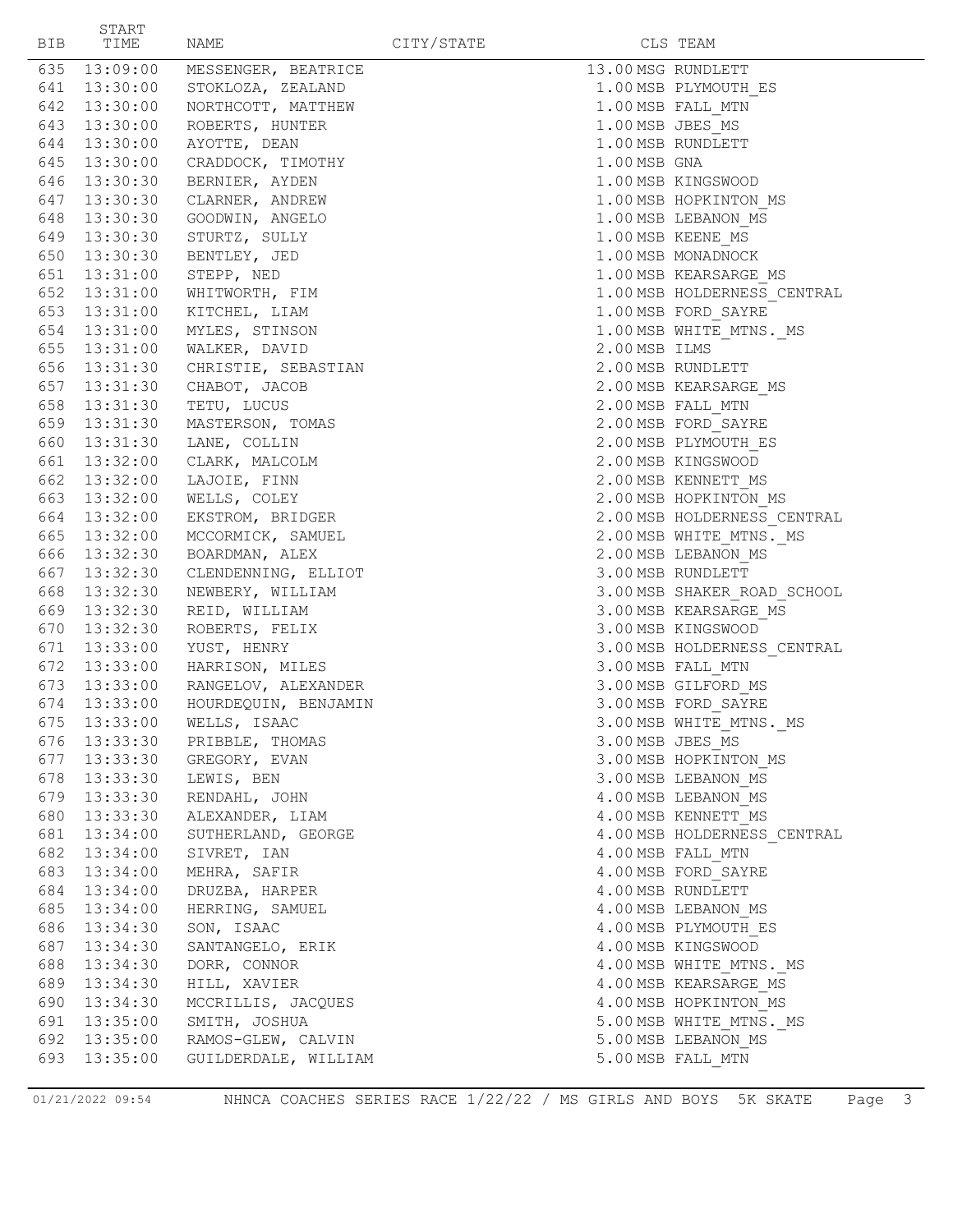| <b>BIB</b> | START<br>TIME    | NAME                | CITY/STATE |                    | CLS TEAM                    |
|------------|------------------|---------------------|------------|--------------------|-----------------------------|
| 694        | 13:35:00         | MARCOULIER, ETHAN   |            |                    | 5.00 MSB KINGSWOOD          |
|            | 695 13:35:00     | JOSEPH, RODRIQUES   |            |                    | 5.00 MSB MOULTONBOROUGH     |
| 696        | 13:35:30         | ANDERSON, EVAN      |            |                    | 5.00 MSB RUNDLETT           |
| 697        | 13:35:30         | DERMODY, RYAN       |            |                    | 5.00 MSB HOPKINTON MS       |
|            | 698 13:35:30     | FRENKIEWICH, KELBY  |            |                    | 5.00 MSB KEARSARGE MS       |
|            | 699 13:35:30     | TAMULONIS, CHARLIE  |            |                    | 5.00 MSB PLYMOUTH ES        |
|            | 700 13:35:30     | DURHAM, WENDELL     |            |                    | 5.00 MSB FORD SAYRE         |
|            | 701 13:36:00     | SMITH, ALISTER      |            |                    | 5.00 MSB LEBANON MS         |
|            | 702 13:36:00     | WOLFRAM, LUKE       |            |                    | 6.00 MSB SHAKER ROAD_SCHOOL |
|            | 703 13:36:00     | HEIDENREICH, CONNOR |            |                    | 6.00 MSB PLYMOUTH ES        |
|            | 704 13:36:00     | BLAGRIFF, ED        |            |                    | 6.00 MSB HOPKINTON MS       |
|            | 705 13:36:00     | GARCIA, JOSH        |            |                    | 6.00 MSB LEBANON MS         |
|            | 706 13:36:30     | CORBETT, WILLIAM    |            |                    | 6.00 MSB RUNDLETT           |
|            | 707 13:36:30     | TUCKER, WAKEFIELD   |            |                    | 6.00 MSB MOULTONBOROUGH     |
| 708        | 13:36:30         | CHRISTIE, KOEN      |            |                    | 6.00 MSB LEBANON MS         |
|            | 709 13:36:30     | DELLA CRUZ, JOAQUIN |            |                    | 7.00 MSB LEBANON MS         |
|            | 710 13:36:30     | LAVERS, JAMES       |            |                    | 7.00 MSB HOPKINTON MS       |
|            | 711 13:37:00     | GOULET, GAVIN       |            |                    | 7.00 MSB PLYMOUTH ES        |
|            | 712 13:37:00     | BERNSDEN, ANDREW    |            |                    | 7.00 MSB LEBANON MS         |
|            | 713 13:37:00     | POLLARD, COLE       |            |                    | 7.00 MSB RUNDLETT           |
|            | 714 13:37:00     | BEN, LIPSON         |            |                    | 7.00 MSB MOULTONBOROUGH     |
|            | 715 13:37:00     | HERMANSON, OLLIE    |            |                    | 7.00 MSB LEBANON MS         |
|            | 716 13:37:30     | SOUTHARD, JOHN      |            |                    | 8.00 MSB PLYMOUTH ES        |
|            | 717 13:37:30     | POOLE, BENJAMIN     |            |                    | 8.00 MSB RUNDLETT           |
|            | 718 13:37:30     | HILL, JAMES         |            |                    | 9.00 MSB PLYMOUTH ES        |
|            | 719 13:37:30     | TELUS, SEBASTIAN    |            |                    | 9.00 MSB RUNDLETT           |
|            | 720 13:37:30     | TRUEBE, THEODORE    |            |                    | 10.00 MSB DERRYFIELD        |
| 721        | 13:38:00         | WYATT, NOAH         |            | 10.00 MSB RUNDLETT |                             |
|            | 722 13:38:00     | KERWIN, THOMAS      |            |                    | 10.00 MSB DERRYFIELD        |
|            | 723 13:38:00     | PEACE, CALEN        |            | 11.00 MSB RUNDLETT |                             |
|            | 724 13:38:00     | HARMON, ETHAN       |            | 12.00 MSB RUNDLETT |                             |
| 725        | 13:38:00         | LITTLEFIELD, CAYDEN |            | 14.00 MSB RUNDLETT |                             |
|            | 1.8 <sub>0</sub> |                     |            |                    |                             |

 $\overline{\phantom{a}}$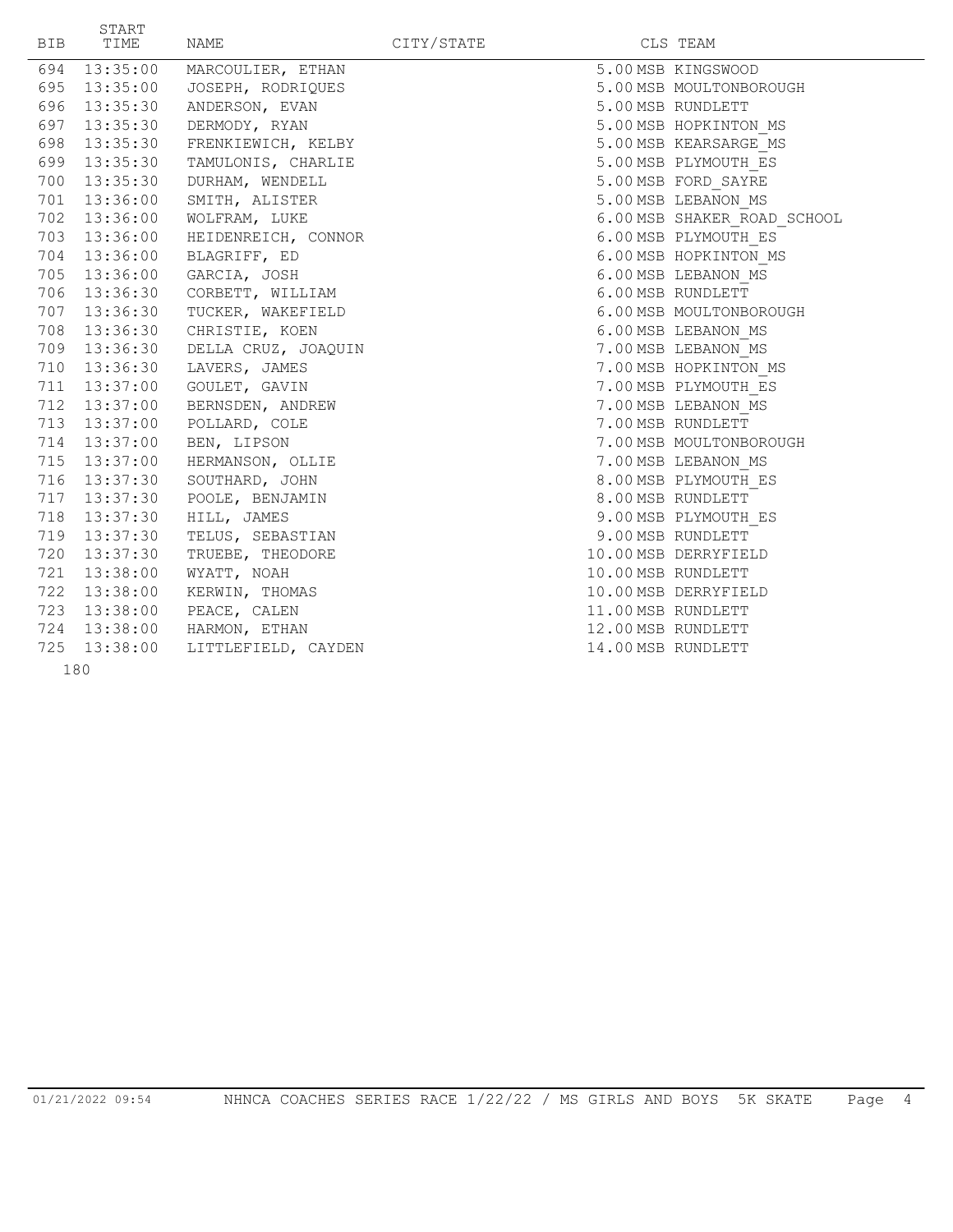## **NHNCA COACHES SERIES RACE 1/22/22 B GIRLS AND BOYS 5K SKATE**

RACE#: NHNCA221-4 START ORDER START: 14:00 JURY TECHNICAL DEL CHIEF OF RACE JURY MEMBERS



| JURY |            |   |     |                |                  |
|------|------------|---|-----|----------------|------------------|
|      |            | ( |     | TECHNICAL DATA |                  |
|      |            |   |     |                |                  |
|      | $\sqrt{2}$ |   | HD. | 0 m            | RACE TYPE:       |
|      | $\sqrt{2}$ |   | MC  | 0 m            | DATE: 01/22/2022 |
|      |            |   | TC. | 0 m            |                  |

| BIB | START<br>TIME | NAME                         | CITY/STATE |                    | CLS TEAM                |
|-----|---------------|------------------------------|------------|--------------------|-------------------------|
|     | 371 14:15:00  | TERRY, LILY                  |            | 11.00 HGB HANOVER  |                         |
|     | 372 14:15:00  | UDELSON, CLARA               |            | 11.00 HGB BOW      |                         |
|     |               | 373 14:15:00 BOYER, ANNA     |            | 11.00 HGB PLYMOUTH |                         |
|     |               | 374 14:15:00 HATEM, TAYLOR   |            | 11.00 HGB BEDFORD  |                         |
|     | 375 14:15:00  | ROSALIE, CURRY               |            | 11.00 HGB CONCORD  |                         |
|     | 376 14:15:30  | GALLAGHER, ABIGAIL           |            | 11.00 HGB LEBANON  |                         |
|     | 377 14:15:30  | MORAN, LAELA                 |            |                    | 11.00 HGB KEARSARGE     |
|     |               | 378 14:15:30 HOPPER, EVELYN  |            |                    | 11.00 HGB HOPKINTON     |
|     | 379 14:15:30  | MACKENZIE, BRAEDEN           |            | 11.00 HGB PROCTOR  |                         |
|     | 380 14:15:30  | RUMMLER, SOPHIE              |            |                    | 11.00 HGB WINNACUNNET   |
|     | 381 14:16:00  | POWDERMAKER, LUCY            |            | 12.00 HGB PROCTOR  |                         |
|     | 382 14:16:00  | JACOBS, BAYLEE               |            |                    | 12.00 HGB WINNACUNNET   |
|     | 383 14:16:00  | WALTZ, HANNAH                |            | 12.00 HGB BOW      |                         |
|     | 384 14:16:00  | SANDOR, SYDNEY               |            | 12.00 HGB HANOVER  |                         |
|     | 385 14:16:00  | MCCLOSKEY, MADDIE            |            |                    | 12.00 HGB MAN. MEMORIAL |
|     | 386 14:16:30  | BLIGHT, MAYA                 |            |                    | 12.00 HGB MAN. MEMORIAL |
|     | 387 14:16:30  | CALDWELL, ANNA               |            | 12.00 HGB BEDFORD  |                         |
|     | 388 14:16:30  | MOLLY, ANDERSON              |            | 12.00 HGB CONCORD  |                         |
|     |               | 389 14:16:30 MAINE, KELSEY   |            | 12.00 HGB PLYMOUTH |                         |
|     |               | 390 14:16:30 PHILLIPS, LAURA |            | 12.00 HGB CONVAL   |                         |
|     |               | 391 14:17:00 VALLE, AVA      |            |                    | 12.00 HGB KEARSARGE     |
|     |               | 392 14:17:00 BEHNER, LOUISA  |            |                    | 12.00 HGB HOPKINTON     |
|     | 393 14:17:00  | ACKERMAN, AVA                |            | 12.00 HGB LEBANON  |                         |
|     |               | 394 14:17:00 COLE, CADEN     |            |                    | 13.00 HGB DERRYFIELD    |
|     |               | 395 14:17:00 ROBBLEE, BEA    |            | 13.00 HGB PROCTOR  |                         |
|     | 396 14:17:30  | WHITCOMB, VICTORIA           |            |                    | 13.00 HGB WHITE MTNS.   |
|     | 397 14:17:30  | STONE, ABIGAIL               |            |                    | 13.00 HGB HOPKINTON     |
|     | 398 14:17:30  | OBRIEN, GRACE                |            | 13.00 HGB CONVAL   |                         |
|     | 399 14:17:30  | GOODNEY, ELLA                |            | 13.00 HGB HANOVER  |                         |
|     | 400 14:17:30  | AVA, CONLON                  |            | 13.00 HGB CONCORD  |                         |
|     | 401 14:18:00  | WIMER, ELLIE                 |            |                    | 13.00 HGB KEARSARGE     |
|     | 402 14:18:00  | HODGE, MEGHAN                |            |                    | 13.00 HGB INTERLAKES    |
|     | 403 14:18:00  | MELLO, CHARLOTTE             |            | 13.00 HGB BEDFORD  |                         |
|     | 404 14:18:00  | LAWS, MAKAYLIE               |            | 13.00 HGB BOW      |                         |
|     | 405 14:18:00  | VALENTI, SYDNEY              |            | 13.00 HGB PLYMOUTH |                         |
|     | 406 14:18:30  | ANDRUSKEVICH, KEIRA          |            |                    | 13.00 HGB WINNACUNNET   |
|     | 407 14:18:30  | ZAGAROLA, SYDNEY             |            | 13.00 HGB LEBANON  |                         |
|     |               | 408 14:18:30 DAMI, ADRIANNA  |            |                    | 14.00 HGB WHITE MTNS.   |
|     | 409 14:18:30  | PAYNE, NATALIE               |            | 14.00 HGB PLYMOUTH |                         |
| 410 | 14:18:30      | SPALDING, GISELLE            |            |                    | 14.00 HGB HOPKINTON     |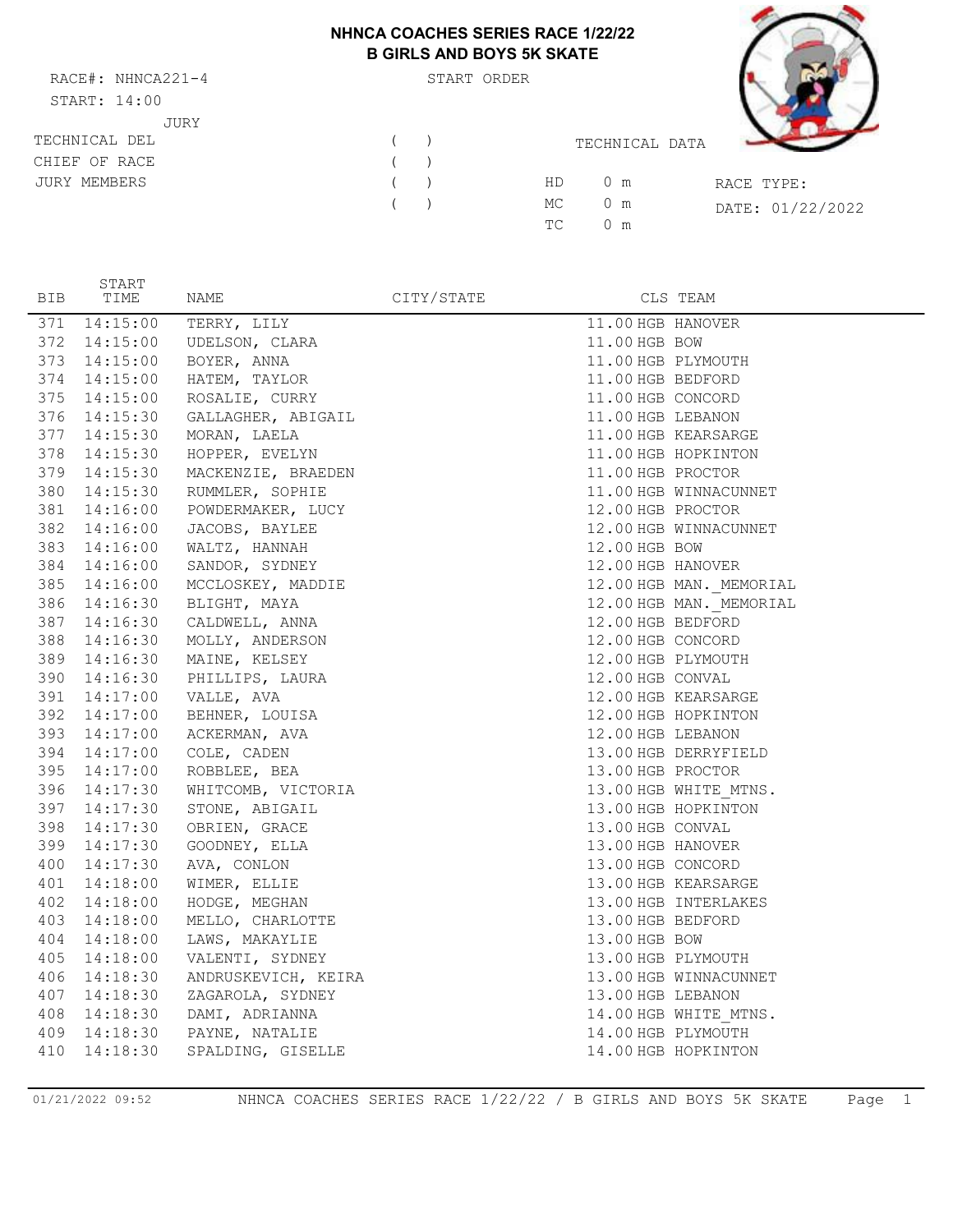| BIB | START<br>TIME                | NAME                                | CITY/STATE |                                         | CLS TEAM              |
|-----|------------------------------|-------------------------------------|------------|-----------------------------------------|-----------------------|
|     |                              | 411 14:19:00 CASSIE, PFITZENMAYER   |            | 14.00 HGB CONCORD                       |                       |
|     | 412 14:19:00                 | MCKEEN, ASHE                        |            | 14.00 HGB BOW                           |                       |
|     | 413 14:19:00                 | WYKES, RYA                          |            | 14.00 HGB LEBANON                       |                       |
|     | 414 14:19:00                 | BUTTERFIELD, LEE                    |            | 14.00 HGB PROCTOR                       |                       |
|     | 415 14:19:00                 | KEENAN, GRACE                       |            |                                         | 14.00 HGB DERRYFIELD  |
|     | 416 14:19:30                 | LI, JULINA                          |            | 14.00 HGB BEDFORD                       |                       |
|     | 417 14:19:30                 | FELCH, KAYLEE                       |            | 15.00 HGB LEBANON                       |                       |
|     | 418 14:19:30                 | VERMEERSCH, NINA                    |            | 15.00 HGB PLYMOUTH                      |                       |
|     | 419 14:19:30                 | GERSON, ERICA                       |            |                                         | 15.00 HGB DERRYFIELD  |
|     | 420 14:19:30                 | DUBE, KATRYNA                       |            |                                         | 15.00 HGB WHITE MTNS. |
|     | 421 14:20:00                 | TAGUPA, FREDDIE                     |            | 15.00 HGB HANOVER                       |                       |
|     | 422 14:20:00                 | SIDERIS, SOPHIA                     |            | 15.00 HGB BEDFORD                       |                       |
|     | 423 14:20:00                 | WAINWRIGHT, NATALIE                 |            | 16.00 HGB HANOVER                       |                       |
|     | 424 14:20:00                 | REINE, ALICIA                       |            | 16.00 HGB BEDFORD                       |                       |
|     | 425 14:20:00                 | ROSE, LILAH                         |            | 16.00 HGB PLYMOUTH                      |                       |
|     | 426 14:20:30                 | COLE, ALI                           |            |                                         | 16.00 HGB DERRYFIELD  |
|     | 427 14:20:30                 | MUNROE, GWYNETH                     |            | 17.00 HGB HANOVER                       |                       |
|     | 428 14:20:30                 | DROWN, LOGAN                        |            | 17.00 HGB BEDFORD                       |                       |
|     | 429 14:20:30                 | MELKONIAN, EMILY                    |            | 17.00 HGB LEBANON                       |                       |
|     | 430 14:20:30                 | CASS, LAUREN                        |            | 17.00 HGB PLYMOUTH                      |                       |
|     | 431 14:21:00                 | BENNETT, ASHLEY                     |            | 18.00 HGB PLYMOUTH                      |                       |
|     | 432 14:21:00                 | WAGNER, AYLA                        |            | 18.00 HGB HANOVER                       |                       |
|     | 433 14:21:00                 | COSENTINO, SOFIA                    |            | 18.00 HGB HANOVER                       |                       |
|     | 434 14:21:00                 | REED, AVA                           |            | 18.00 HGB LEBANON                       |                       |
|     | 435 14:21:00                 | HANSEN, ELISABETH                   |            | 18.00 HGB BEDFORD                       |                       |
|     | 436 14:21:30                 | BROOKER, AMANDA                     |            | 19.00 HGB LEBANON                       |                       |
|     | 437 14:21:30                 | CHAMBERLAIN, ZOE                    |            | 19.00 HGB HANOVER                       |                       |
|     | 438 14:21:30                 | FORRESTER, MACKENZIE                |            | 19.00 HGB BEDFORD<br>19.00 HGB PLYMOUTH |                       |
|     | 439 14:21:30<br>440 14:21:30 | MILLER, JULIA<br>WAINWRIGHT, SOPHIA |            | 20.00 HGB HANOVER                       |                       |
|     | 441 14:22:00                 | CRISOLOGO, ALEXIA                   |            | 20.00 HGB BEDFORD                       |                       |
|     | 442 14:22:00                 | FALCONE, NORA                       |            | 20.00 HGB LEBANON                       |                       |
|     | 443 14:22:00                 | HUCKINS, MCKENZIE                   |            | 20.00 HGB PLYMOUTH                      |                       |
|     | 444 14:22:00                 | ZIMMERMAN, PAIGE                    |            | 21.00 HGB BEDFORD                       |                       |
| 445 | 14:22:00                     | AHLGREN, HEIDI                      |            | 21.00 HGB LEBANON                       |                       |
|     |                              | 446  14:22:30  LEE, AVYN            |            | 21.00 HGB HANOVER                       |                       |
|     |                              | 447 14:22:30 O'NIEL, KELSEIGH       |            | 22.00 HGB BEDFORD                       |                       |
|     | 448 14:22:30                 | SPIRO, SKYLAR                       |            | 22.00 HGB HANOVER                       |                       |
|     | 449 14:22:30                 | RUSSELL, JOSIE                      |            | 23.00 HGB BEDFORD                       |                       |
|     | 450 14:22:30                 | DUFFY, HANNAH                       |            | 24.00 HGB BEDFORD                       |                       |
|     | 451 14:23:00                 | THANDAPANI, APARNA                  |            | 25.00 HGB BEDFORD                       |                       |
|     | 452 14:23:00                 | SHETTY, SAANVI                      |            | 26.00 HGB BEDFORD                       |                       |
|     | 461 15:00:00                 | ANDERSON, BENJAMIN                  |            |                                         | 11.00 HBB KEARSARGE   |
|     | 462 15:00:00                 | KATZ, BENJAMIN                      |            | 11.00 HBB LEBANON                       |                       |
|     | 463 15:00:00                 | MARTIN-BIGGS, ANDREW                |            |                                         | 11.00 HBB WINNACUNNET |
|     | 464 15:00:00                 | PATCH, BRAYDON                      |            | 11.00 HBB FALL MTN                      |                       |
|     | 465 15:00:00                 | CIMINESI, AIDEN                     |            | 11.00 HBB BOW                           |                       |
|     | 466 15:00:30                 | ESHBAUGH, ETHAN                     |            | 11.00 HBB LEBANON                       |                       |
|     | 467 15:00:30                 | KENNELLY, CARLOS                    |            | 11.00 HBB LEBANON                       |                       |
|     | 468 15:00:30                 | SCHELB, JOSEPH                      |            | 11.00 HBB GILFORD                       |                       |
|     | 469 15:00:30                 | VALENTINO, ALEXANDER                |            | 11.00 HBB HANOVER                       |                       |
|     | 470 15:00:30                 | LAMB, ETHAN                         |            |                                         | 11.00 HBB KEARSARGE   |
|     | 471 15:01:00                 | GLEW, MASON                         |            | 11.00 HBB PLYMOUTH                      |                       |
|     | 472 15:01:00                 | KOZOIL, JASON                       |            | 11.00 HBB PROCTOR                       |                       |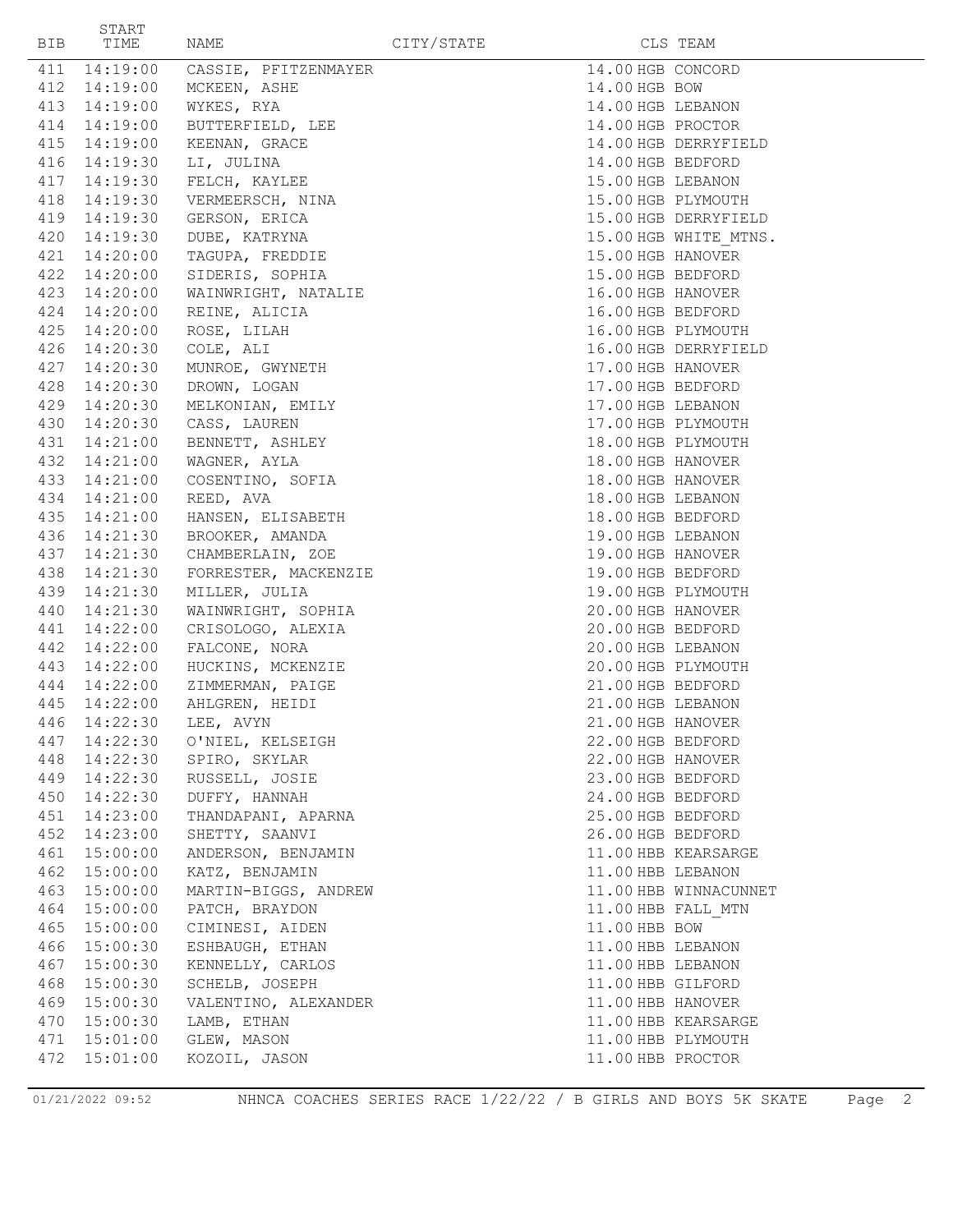| BIB | START<br>TIME                | NAME                                         | CITY/STATE |               | CLS TEAM                                  |
|-----|------------------------------|----------------------------------------------|------------|---------------|-------------------------------------------|
|     |                              | 473 15:01:00 MARX, AIDAN                     |            |               | 11.00 HBB BEDFORD                         |
|     |                              | 474 15:01:00 CLOUGH, BENJAMIN                |            |               | 12.00 HBB KEARSARGE                       |
|     |                              | 475 15:01:00 SERINO, ANTHONY                 |            |               | 12.00 HBB BEDFORD                         |
|     |                              | 476 15:01:30 ALDRICH, FRANCIS                |            |               | 12.00 HBB FALL MTN                        |
|     |                              | 477 15:01:30 RAVENCRAFT, ALDEN               |            |               | 12.00 HBB WINNACUNNET                     |
|     | 478 15:01:30                 | TRUEBE, BEN                                  |            |               | 12.00 HBB DERRYFIELD                      |
|     |                              | 479  15:01:30  LOVE, GORDON                  |            |               | 12.00 HBB PLYMOUTH                        |
|     |                              | 480 15:01:30 URNEZIS, GRIFFIN                |            |               | 12.00 HBB LEBANON                         |
|     |                              | 481 15:02:00 POPE, KERMIT                    |            |               | 12.00 HBB CONVAL                          |
|     |                              | 482 15:02:00 ERICSON, FINN                   |            |               | 12.00 HBB LEBANON                         |
|     |                              | 483 15:02:00 GANDINI, KYLE                   |            |               | 12.00 HBB GILFORD                         |
|     |                              | 484 15:02:00 KANDAKAI, DUKETERY              |            |               | 12.00 HBB MAN. CENTRAL                    |
|     |                              | 485 15:02:00 FARIS, RYAN                     |            |               | 12.00 HBB HANOVER                         |
|     |                              | 486  15:02:30  ANDERSON, AYDEN               |            |               | 12.00 HBB INTERLAKES                      |
|     | 487 15:02:30                 | SIAS, REID                                   |            |               | 12.00 HBB PROCTOR                         |
|     |                              | 488 15:02:30 BETTERLEY, ALDEN                |            | 12.00 HBB BOW |                                           |
|     |                              | 489 15:02:30 AHMED, YAYA                     |            |               | 12.00 HBB MAN. CENTRAL                    |
|     |                              | 490 15:02:30 AMES, TANNER                    |            |               | 12.00 HBB LEBANON                         |
|     |                              | 491 15:03:00 RODRIGUES, JUAN                 |            |               | 12.00 HBB MAN. CENTRAL                    |
|     |                              | 492 15:03:00 ROUSSEAU, SAMUEL                |            |               | 13.00 HBB CONVAL                          |
|     |                              | 493 15:03:00 GRAF VON MERVELDT, T            |            |               | 13.00 HBB WHITE MTNS.                     |
|     |                              | 494 15:03:00 GREEN, DUNCAN                   |            |               | 13.00 HBB LEBANON                         |
|     | 495 15:03:00                 | EDSON, ZACHARY                               |            |               | 13.00 HBB HANOVER                         |
|     | 496 15:03:30                 | HOLDERMAN, GRANT                             |            |               | 13.00 HBB KEARSARGE                       |
|     | 497 15:03:30                 | WARZOCHA, CALEB                              |            |               | 13.00 HBB PROCTOR                         |
|     | 498 15:03:30                 | ROY, ANDREW                                  |            |               | 13.00 HBB WINNACUNNET                     |
|     | 499 15:03:30                 | WRIGHT, DYLAN                                |            |               | 13.00 HBB GILFORD                         |
|     | 500 15:03:30                 | DELA-CRUZ, DIEGO                             |            |               | 13.00 HBB LEBANON                         |
|     | 501 15:04:00                 | SARGENT, THOMAS                              |            | 13.00 HBB BOW |                                           |
|     | 502 15:04:00                 | KENNELY, THOMAS                              |            |               | 13.00 HBB LEBANON                         |
|     | 503 15:04:00<br>504 15:04:00 | SOUNDAR, JAISEN                              |            |               | 13.00 HBB DERRYFIELD<br>13.00 HBB BEDFORD |
|     |                              | SAMPO, LUCAS<br>505 15:04:00 PAULETTE, JAMES |            |               |                                           |
|     |                              | 506 15:04:30 SANDMANN, WILL                  |            |               | 13.00 HBB FALL MTN<br>14.00 HBB LEBANON   |
|     | 507 15:04:30                 | DIBERNARDO, VAUGHN                           |            |               | 14.00 HBB FALL MTN                        |
|     |                              | 508 15:04:30 BUDNER, DYLAN                   |            |               | 14.00 HBB LEBANON                         |
|     | 509 15:04:30                 | DECOSTA, GAVYN                               |            | 14.00 HBB BOW |                                           |
|     |                              | 510 15:04:30 AGER, ISAAC                     |            |               | 14.00 HBB LEBANON                         |
|     | 511 15:05:00                 | WASKIEWICZ-DIXON, EL                         |            |               | 14.00 HBB WHITE MTNS.                     |
|     | 512 15:05:00                 | PALMER, ETHAN                                |            |               | 14.00 HBB INTERLAKES                      |
|     | 513 15:05:00                 | ABEL, TREVOR                                 |            | 14.00 HBB BOW |                                           |
|     | 514 15:05:00                 | FISCHER, HENRY                               |            |               | 14.00 HBB DERRYFIELD                      |
|     | 515 15:05:00                 | LAESCH, CONRAD                               |            |               | 14.00 HBB PROCTOR                         |
|     | 516 15:05:30                 | COTE, COLE                                   |            |               | 14.00 HBB WINNACUNNET                     |
|     | 517 15:05:30                 | SULLIVAN, RILEY                              |            |               | 15.00 HBB LEBANON                         |
|     | 518 15:05:30                 | SILVER, CHIP                                 |            |               | 15.00 HBB LEBANON                         |
|     | 519 15:05:30                 | VALPEY, ADAM                                 |            | 15.00 HBB BOW |                                           |
|     | 520 15:05:30                 | PARISH, EVAN                                 |            |               | 15.00 HBB WINNACUNNET                     |
|     | 521 15:06:00                 | GREEN, REEVE                                 |            |               | 15.00 HBB LEBANON                         |
|     | 522 15:06:00                 | GASQUE, DEVIN                                |            |               | 15.00 HBB INTERLAKES                      |
|     | 523 15:06:00                 | KRAUSE, COOPER                               |            | 15.00 HBB BOW |                                           |
|     | 524 15:06:00                 | MORI, DANTE                                  |            |               | 15.00 HBB PROCTOR                         |
|     | 525 15:06:00                 | KOHL, JACK                                   |            | 16.00 HBB BOW |                                           |
|     | 526 15:06:30                 | CHEWNING, JUN                                |            |               | 16.00 HBB LEBANON                         |
|     |                              |                                              |            |               |                                           |

01/21/2022 09:52 NHNCA COACHES SERIES RACE 1/22/22 / B GIRLS AND BOYS 5K SKATE Page 3